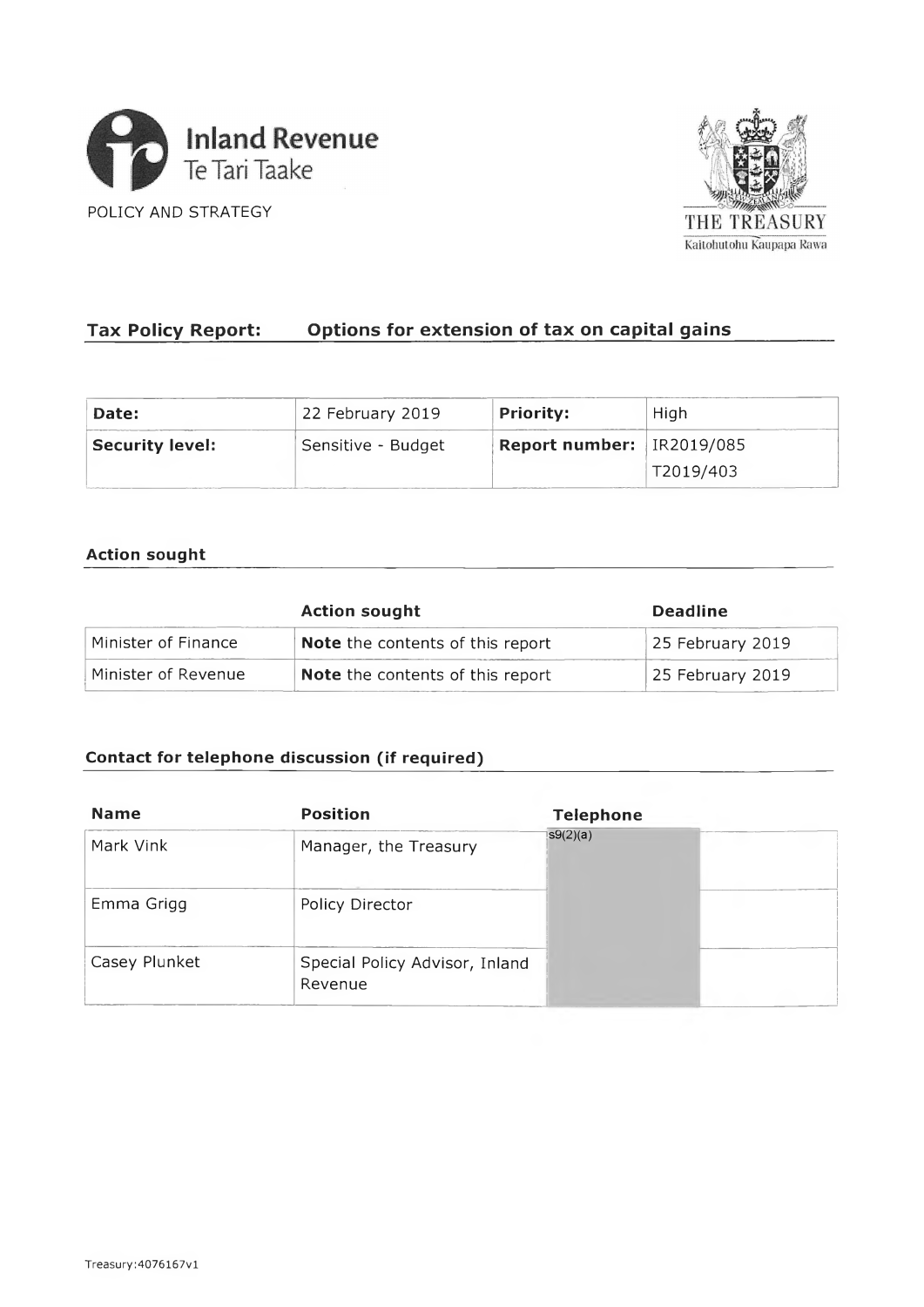22 February 2019

Minister of Finance Minister of Revenue

## **Options for extension of tax on capital gains**

## **Executive summary**

#### **Purpose**

1. Officials earlier reported on the pros and cons of the Tax Working Group minority view (taxing gains on residential rental property and second homes only) and the majority view (a comprehensive extension of taxing capital gains on all business and investment property) (Major Design Issues in the Taxation of Capital Gains (IR 2019/061, T2019/246). This report provides advice on another partial extension, of taxing the sale of land used in business as well as residential property. Like the residential-only extension, this extension would apply to capital gains from the sale of buildings and other improvements, as well as the unimproved land on which they sit.

## **Background**

- 2. The earlier report concluded that:
	- A broad extension of tax on capital gains as recommended by the TWG majority, coupled with complementary changes to improve efficiency and productivity, would advance the Government's objectives for the tax system more than the narrower extension to non-owner occupied residential property recommended by the minority (paragraph 8)
	- An extension limited to all non-owner occupied residential property would nevertheless be an improvement over the current system (paragraph 9) and technically feasible (paragraph 81), as well as being the most feasible first phase if a phased-in implementation were desirable (paragraph 15). The Report also provided a table comparing the effect of such an extension with the effect of a broad extension
	- An extension to all non-owner occupied land and buildings (that is, the extension considered in more detail in this report) would be more problematic technically and have increased compliance costs (paragraph 81). It might also be difficult to implement in a reasonable timeframe.

## **Extension to all land**

3. An extension of tax to capital gains on all non-owner occupied land is estimated to raise \$4.3 billion over 5 years, as opposed to \$2.3 billion for all non-owner occupied residential land. This is a static costing and does not take into account any behavioural impacts that could occur for example through people deferring the tax by investing in land through land-owning companies.<sup>1</sup> It is unusual internationally to tax capital gains on land without having a wider tax on gains on business and investment assets  $2$ 

<sup>&</sup>lt;sup>1</sup> This report discusses the need to have taxation of the sale of land-rich companies, but even if the regime had this, there would still be cases of companies owning land that do not meet the definition. These could be sold without any tax impost, and might therefore be a preferred vehicle for land investment.

<sup>&</sup>lt;sup>2</sup> We are aware of only two countries that do this, Cyprus and Malaysia.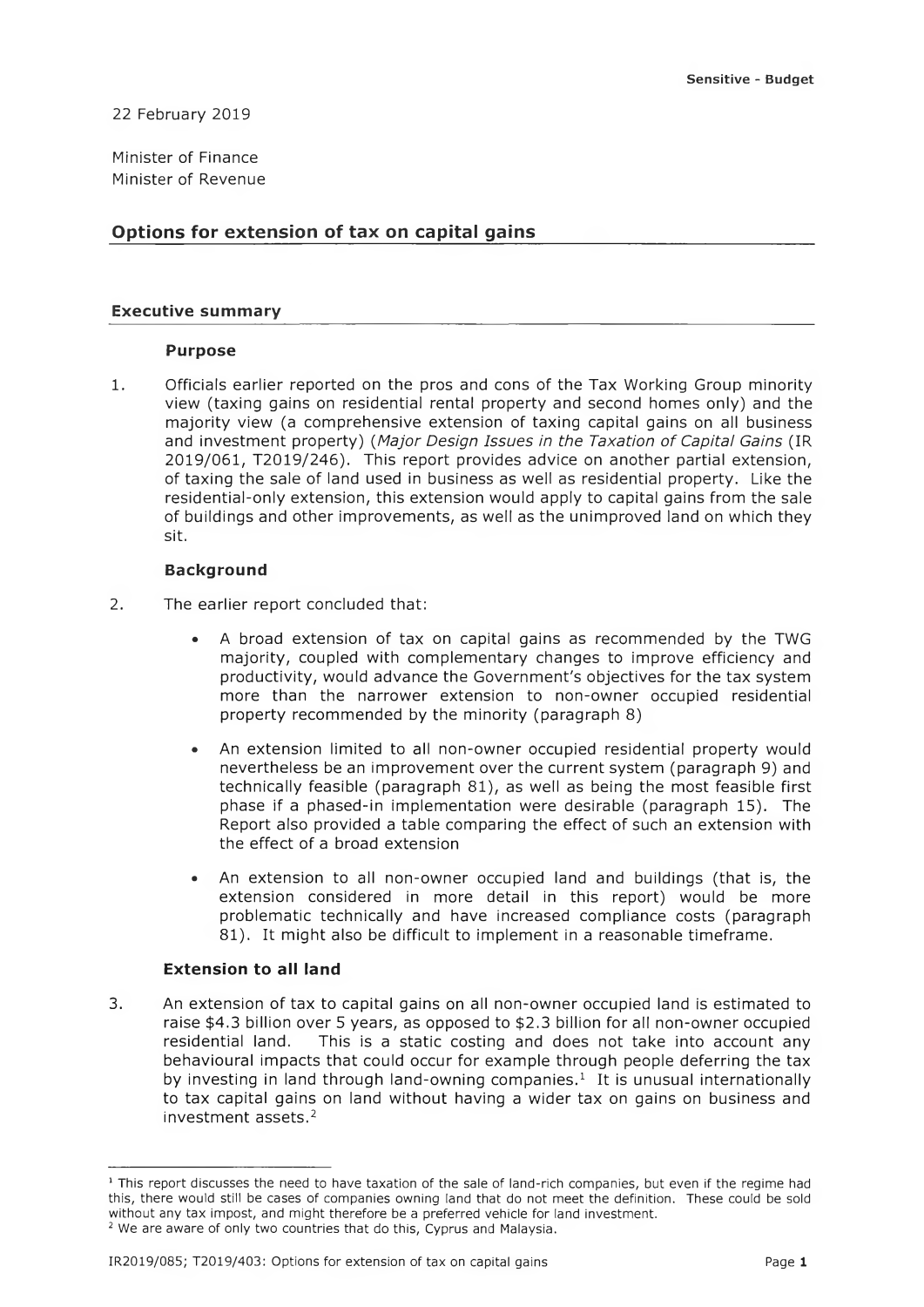- 4. From a practical and design perspective, an extension to all land raises some significant additional issues to those raised by an extension only to residential land. In particular it:
	- imposes tax on one class of business asset and not others, which is not horizontally equitable. Farmers and Maori collectives, who are heavily invested in land would be very much affected, whereas digital services companies (for example) would be unaffected
	- expands considerably the range of transactions where tax will have to be determined on an asset valuation basis (rather than simply by reference to the amount paid in an arm's length transaction). Any sale of a land-owning business is likely to require an allocation of the global price between land (taxable) and goodwill (generally exempt). This will be an on-going issue, which would not usually arise if tax is imposed only on a sale of residential property (except for the one-off requirement for valuations on valuation day)
	- creates a need to consider the possible introduction of roll-overs or concessions into the law, for example where business land is sold and replacement land acquired by a small business. These are the same kind of roll-overs that would also be considered in the case of a comprehensive extension
	- expands the range of transactions where tax may have to be imposed on a sale of shares in a land rich company. A rule to tax the sale of shares in land rich companies has the potential to cause considerable complexity This is true whether the extension is limited to residential land or applies to all land, but will be much less widespread in a more limited extension. There are a number of choices in the design of such a rule, and these are considered in some detail in this Report. Land rich company rules would not be required in the case of a comprehensive extension (except for nonresident owners of companies holding New Zealand land)
	- may be a higher compliance cost first step in a phased approach (than a residential only first step) because it will require businesses to undertake valuations on two valuation dates - first for business land, and later for all other business capital assets.
- 5. Maori own significant amounts of land collectively, such as Maori freehold land and through post-settlement governance entities. Officials will report to you in early March 2019 on how either a comprehensive or "all land" extension would apply to Maori collectively-owned assets, informed by an inter-agency process
- 6. Other partial extensions are technically feasible. For example, taxing listed shares is possible without much additional complexity, but if it does not include taxing unlisted shares, that would impose a tax penalty for listing which could adversely impact how companies and investors raise capital and the efficiency of capital markets.

## **Summary**

7. The following table summarises the features and differences of the different extension options. More information is provided in the table in the main section.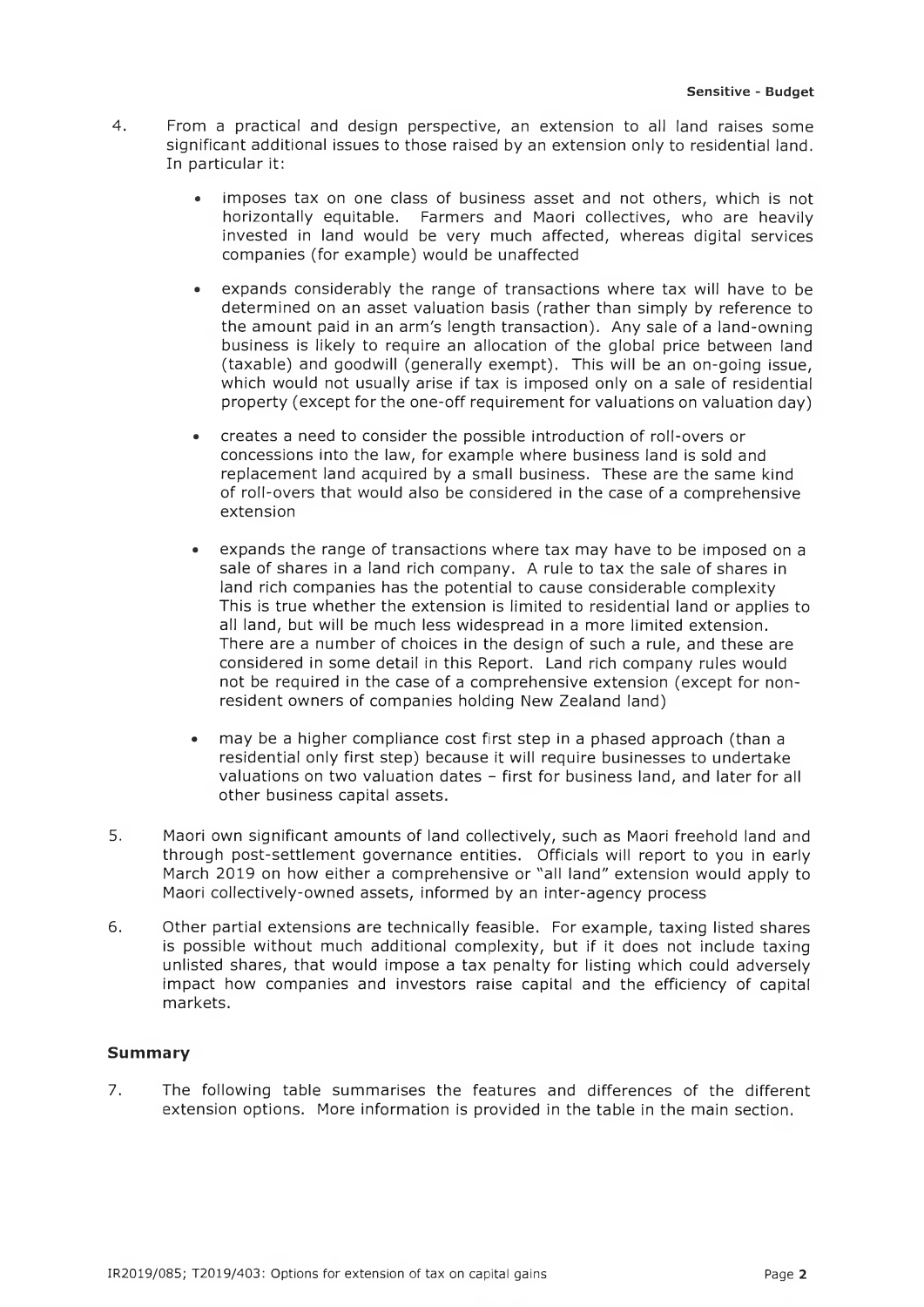|                                                                  | <b>Residential land only</b>                                                                                                                                                                                                                                                                                                                                                                | <b>All land</b>                                                                                                                                                                                                                                                                                                                   | Comprehensive                                                                                                                                                                                                                                                                                                                                                                                                                               |
|------------------------------------------------------------------|---------------------------------------------------------------------------------------------------------------------------------------------------------------------------------------------------------------------------------------------------------------------------------------------------------------------------------------------------------------------------------------------|-----------------------------------------------------------------------------------------------------------------------------------------------------------------------------------------------------------------------------------------------------------------------------------------------------------------------------------|---------------------------------------------------------------------------------------------------------------------------------------------------------------------------------------------------------------------------------------------------------------------------------------------------------------------------------------------------------------------------------------------------------------------------------------------|
| Revenue<br>over 5 years                                          | \$2.3 billion                                                                                                                                                                                                                                                                                                                                                                               | \$4.3 billion                                                                                                                                                                                                                                                                                                                     | \$8.2 billion                                                                                                                                                                                                                                                                                                                                                                                                                               |
| <b>Types</b><br>of<br>businesses<br>and<br>taxpayers<br>affected | Residential property<br>investors and owners of<br>baches and other<br>second homes                                                                                                                                                                                                                                                                                                         | As for residential land<br>plus non-residential land<br>investors plus all land<br>owning businesses                                                                                                                                                                                                                              | Most taxpayers who own<br>business or investment<br>assets.                                                                                                                                                                                                                                                                                                                                                                                 |
| <b>Complexity</b>                                                | Much smaller increase<br>in compliance costs<br>Less need for roll-<br>overs.<br>Increases compliance<br>costs for residential<br>landlords or landlords<br>plus those with second<br>homes.<br>Valuations of existing<br>assets less complex<br>than other business<br>assets and private<br>shares<br>Defining residential<br>land rich companies,<br>and taxing<br>gains/losses, complex | Increases compliance<br>costs for any taxpayer<br>with land or shares in a<br>land rich company<br>Valuation issues less<br>complex than for<br>comprehensive but more<br>complex than for<br>residential only<br>Defining land rich<br>companies, and taxing<br>gains/losses complex<br>Increased<br>pressure for<br>roll overs. | Increases compliance<br>costs for all taxpayers<br>earning capital gains<br>Valuations of existing<br>assets when tax comes<br>into effect complex<br>especially for business<br>assets and private shares<br>Complex adjustment for<br>shares of members of<br>corporate groups<br>Most<br>pressure for<br>roll<br>overs<br>No need to define land rich<br>companies,<br>except<br>for<br>purpose of taxing non-<br>resident shareholders. |
| <b>Efficiency</b><br>and<br>productivity                         | Least (minimal effects<br>on efficiency and<br>productivity)                                                                                                                                                                                                                                                                                                                                | Limited negative effects<br>on efficiency and<br>productivity (but greater<br>potential for efficiency<br>enhancing offsets)                                                                                                                                                                                                      | More negative effects on<br>efficiency and productivity<br>(but greatest potential for<br>efficiency improving<br>offsets)                                                                                                                                                                                                                                                                                                                  |
| <b>Integrity</b>                                                 | Little effect on integrity<br>outside of labour<br>component of rental<br>residential housing<br>appreciation.<br>Will replace existing<br>bright line rule, thus<br>eliminating the<br>boundary between land<br>held for shorter and<br>longer periods.<br>Need for rules for<br>residential land rich<br>companies, which will<br>be complex and will<br>create boundary issues           | Will improve taxation of<br>labour component of all<br>land appreciation (eg<br>farms as well as<br>residential housing)<br>Will replace existing<br>complex rules taxing<br>some sales of land.<br>Need for rules for land-<br>rich companies, which<br>will be complex and will<br>create boundary issues.                      | Reduces scope for<br>companies to be used to<br>shelter income from<br>higher rates of personal<br>tax<br>Stops conversion of<br>income into capital gains<br>Reinforces fairness and<br>sustainability gains                                                                                                                                                                                                                               |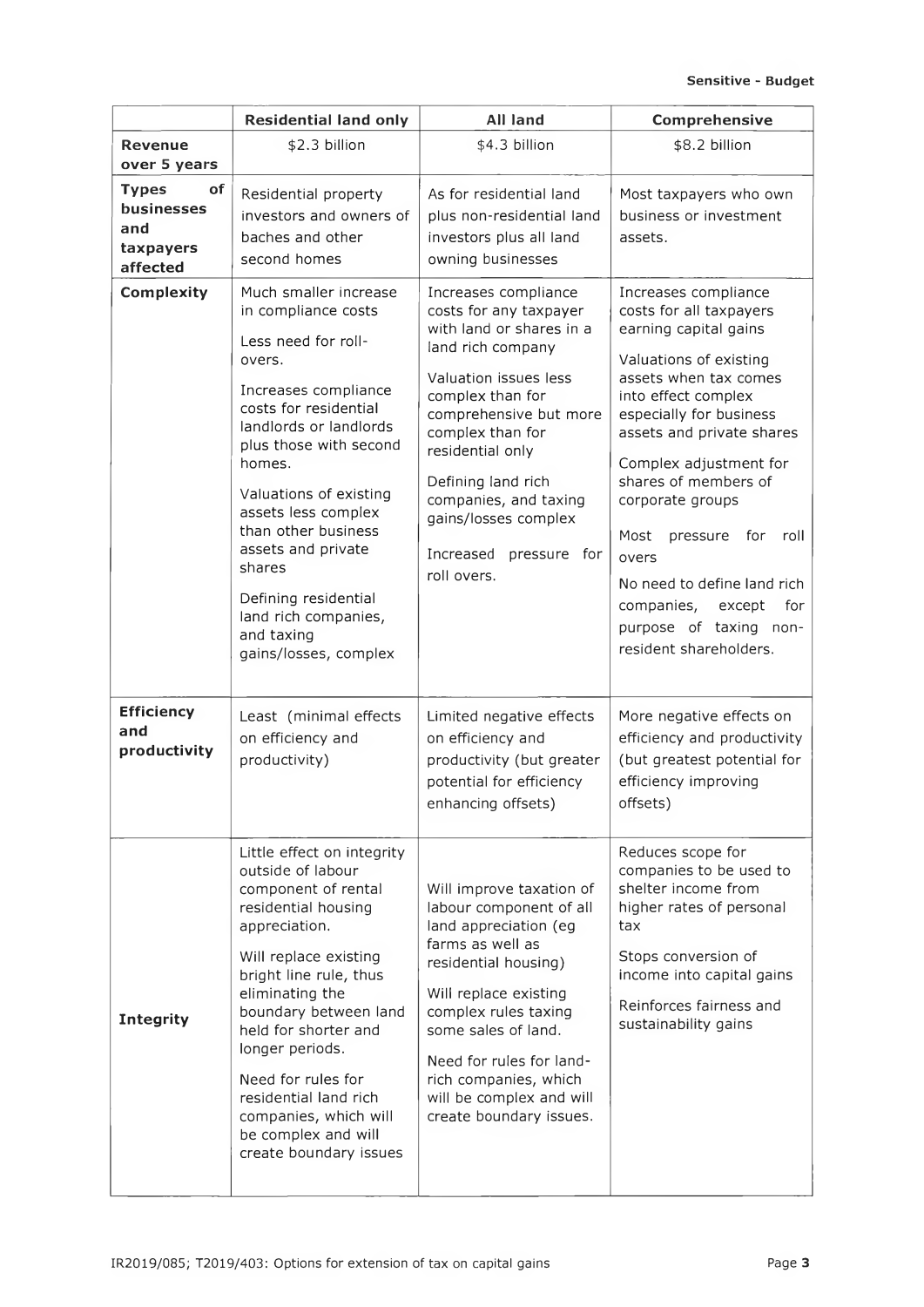- 8. Having considered the issues further, officials are more comfortable with the possibility of an extension to all non-owner occupied land than previously, but:
	- . do not consider it to be as effective a comprehensive extension in advancing the Government's objectives (particularly integrity), though this depends in part on how the revenue raised is used;
	- ° do not believe it is preferable to a residential only extension if the intention is a phased approach to a comprehensive extension.

#### **Next steps**

- 9. As previously signalled, officials plan on providing you in the week commencing 25 February with a report highlighting areas of capital gains design details where we are likely to recommend either:
	- . the Government consult on an alternative approach to that suggested by the TWG majority view; or
	- where we are likely to suggest a slight variation to a TWG recommendation.

This report will be for information purposes, similar to the recent report we provided on the "non-capital gains" recommendations of the Group.

- 10. There are some issues that officials are still considering in further detail, primarily the approach to Maori collectively-owned assets and the possible tax treatment of shares held in offshore companies. These issues will be covered in reports scheduled for early March.
- 11. Given the Government commitment to make announcements in April (and the extended recess over Easter and ANZAC day in late April), we consider that decisions on the form and content of any public consultation will need to be made by Ministers in mid-March so that a Cabinet paper can be drafted and considered by coalition partners.

#### **Recommended action**

We recommend that you discuss the contents of this report with officials, with the aim of deciding which option should be progressed by mid-March.

 $s9(2)(k)$ 

Noted Noted Noted **Noted**

**Mark Vink** Manager, Tax Strategy The Treasury

**C a s e y Plunket** Special Policy Advisor Policy and Strategy, Inland Revenue

**Hon Grant Robertson** Minister of Finance / /2019

**Hon Stuart Nash** Minister of Revenue / /2019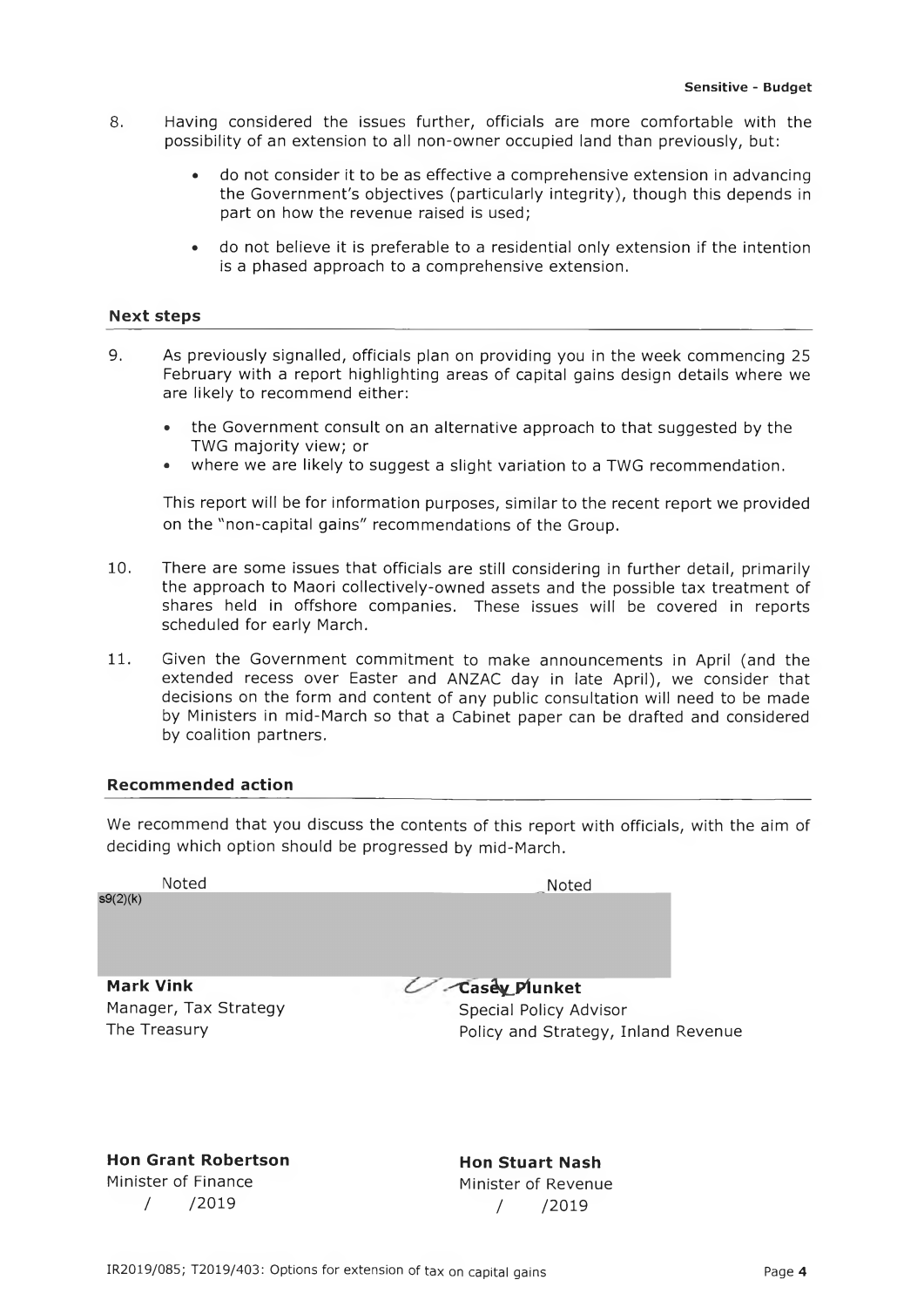## **Options for extension of tax on capital gains**

#### **Purpose**

- 1. This Report follows a meeting between Ministers and officials in which you expressed interest in an option of taxing all property gains other than on owner-occupied property. This report discusses economic and technical design issues with that approach.
- 2. Ministers are invited to indicate what further information they require, in order to determine what proposal the Government wishes to consult on. This decision will be critical to [the content of the Government discussion document on the extension of tax on capital gains, which needs to be released by the end of May in order to meet the Government's intention to have legislation on capital gains enacted before the 2020 election.

## **Summary table**

3. In our previous report, we included a table comparing the majority and minority recommendations. The following table supplements that by also summarising the all-land option analysed in this report.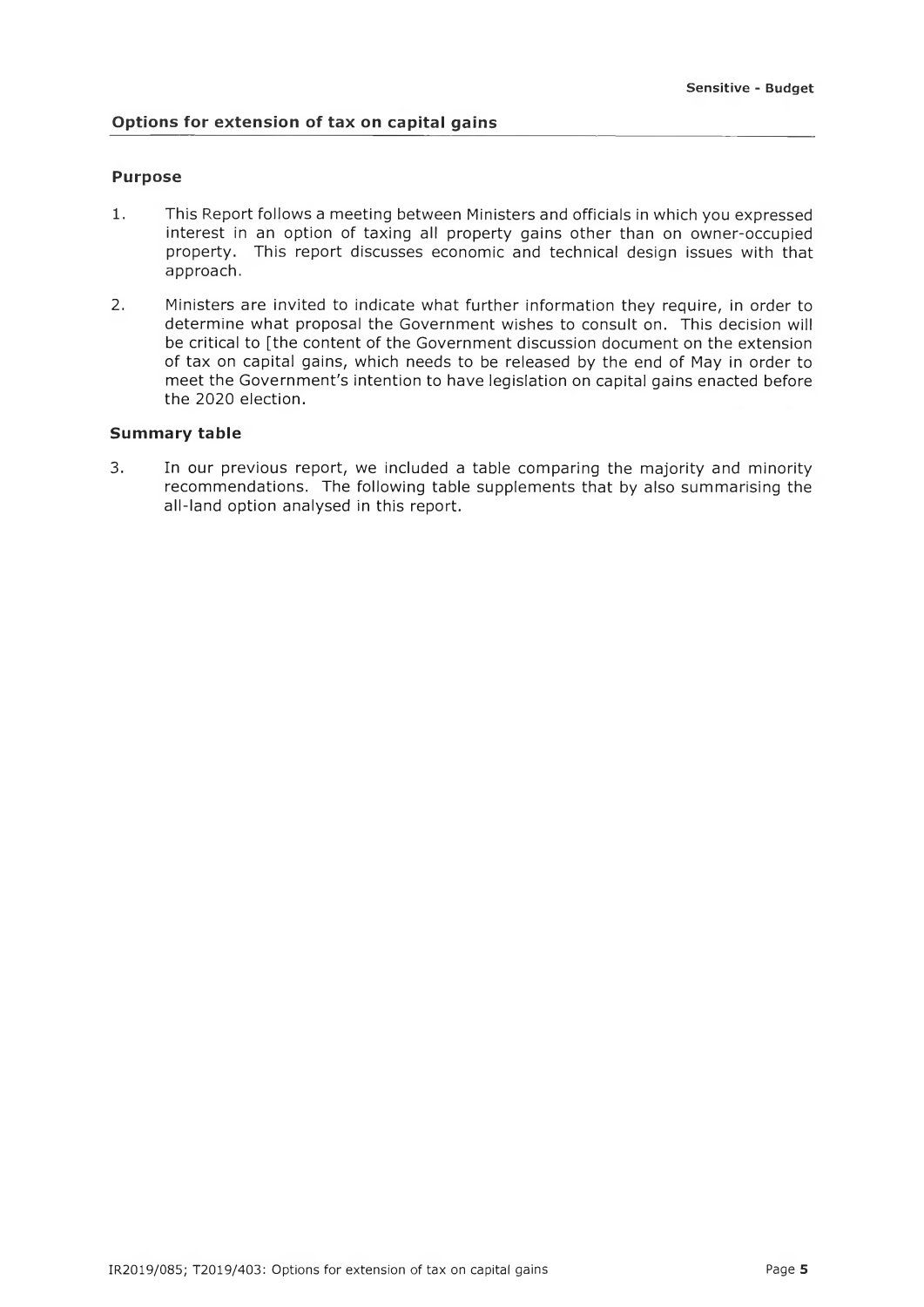## Table 1: Comparison of comprehensive versus limited extensions of capital gains

| <b>Objective</b>                | Residential rental or residential<br><b>Broad base</b><br>rental plus second homes only                                                                                                                                                                                |                                                                                                                                                                                         | <b>All land</b>                                                                                                                               |
|---------------------------------|------------------------------------------------------------------------------------------------------------------------------------------------------------------------------------------------------------------------------------------------------------------------|-----------------------------------------------------------------------------------------------------------------------------------------------------------------------------------------|-----------------------------------------------------------------------------------------------------------------------------------------------|
| Revenue over<br>5 years $4$     | \$8.2 billion                                                                                                                                                                                                                                                          | $$2.3$ billion <sup>5</sup>                                                                                                                                                             | \$4.3 billion                                                                                                                                 |
| Impact<br><b>on</b><br>packages | Provides significant funds for balancing<br>$\bullet$<br>initiatives in package;<br>Could fund productivity measures<br>and/or fairness measures<br>If impact on business is a key concern,<br>\$4.0 to \$5.3 billion for fairness<br>measures after business package. | If impact on business is a key<br>concern, less need for business<br>package (although business<br>package desirable on own account)<br>Funds could be directed at fairness<br>measures | If impact on business is a key concern,<br>$\bullet$<br>greater need for business package.<br>Funds could be directed at fairness<br>measures |
| <b>Progressivity</b>            | Substantial increase in progressivity<br>$\bullet$<br>Financial assets concentrated in upper<br>$\bullet$<br>income percentiles<br>Taxing financial and business assets<br>$\bullet$<br>targets increased taxation to upper<br>income earners                          | Smaller progressivity benefit<br>Capital gains on financial and<br>$\bullet$<br>business assets which are<br>concentrated in the upper wealth<br>quintile are still untaxed             | Larger progressivity benefit than residential<br>land only, but still much smaller than<br>comprehensive                                      |

<sup>&</sup>lt;sup>4</sup> These revenue estimates are preliminary and indicative and may change following receiving further information or quality assurance. The costing is in tax years and will be different once converted into fiscal years.

<sup>&</sup>lt;sup>5</sup> Of which about \$0.4 billion comes from taxing second homes.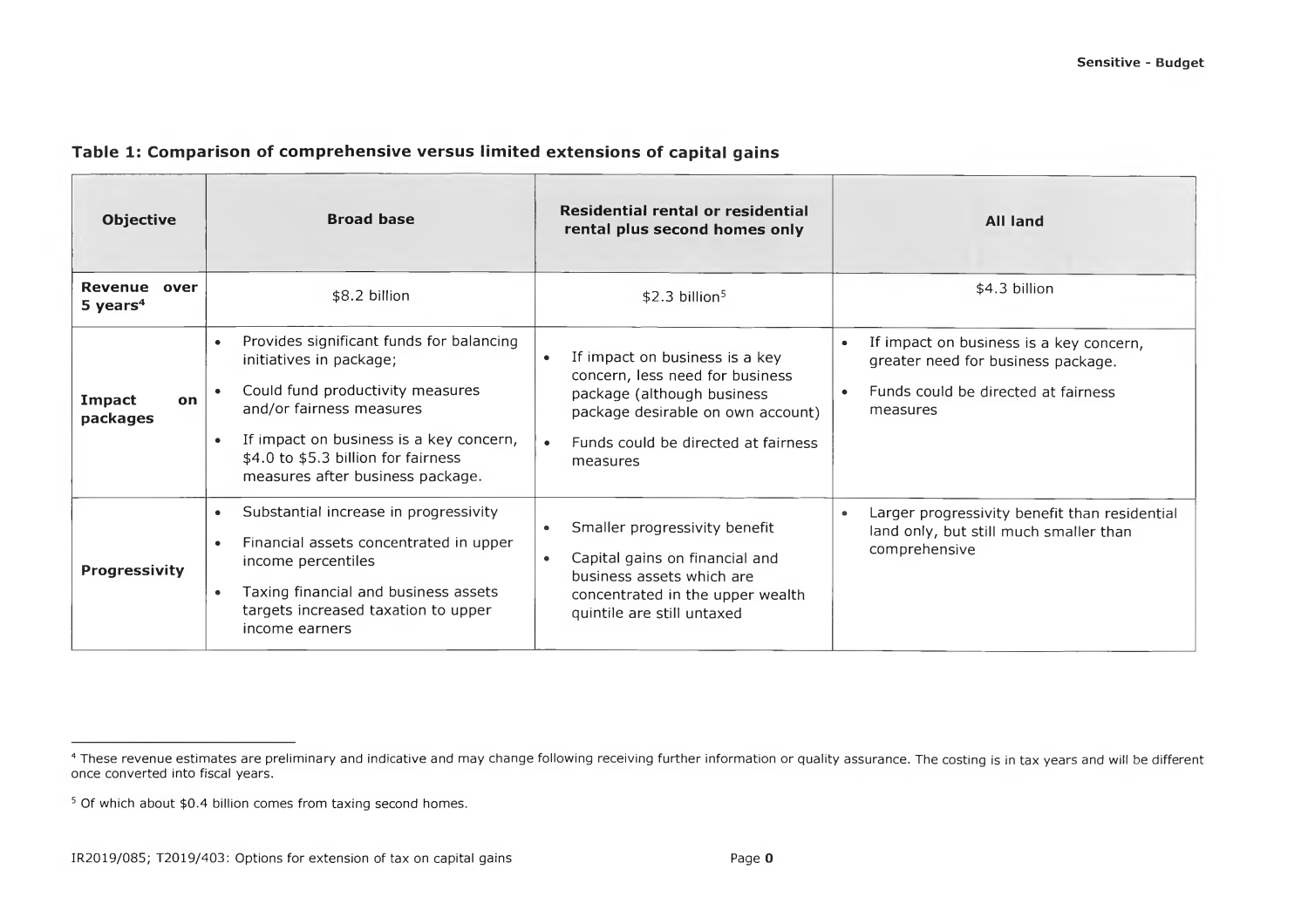| <b>Objective</b>                      | <b>Broad base</b>                                                                                                                                                                                                                                                                                                                                                          | Residential rental or residential<br>rental plus second homes only                                                                                                                                                                                                                                                                                                                                                                                                          | <b>All land</b>                                                                                                                                                                                                                                                                      |
|---------------------------------------|----------------------------------------------------------------------------------------------------------------------------------------------------------------------------------------------------------------------------------------------------------------------------------------------------------------------------------------------------------------------------|-----------------------------------------------------------------------------------------------------------------------------------------------------------------------------------------------------------------------------------------------------------------------------------------------------------------------------------------------------------------------------------------------------------------------------------------------------------------------------|--------------------------------------------------------------------------------------------------------------------------------------------------------------------------------------------------------------------------------------------------------------------------------------|
| <b>Horizontal</b><br>equity           | Greater improvement<br>$\bullet$<br>More closely aligns capital income<br>$\bullet$<br>taxation to taxation of other income                                                                                                                                                                                                                                                | Modest improvement<br>$\bullet$<br>Evens out taxation of residential<br>$\bullet$<br>real estate with fully-taxed assets<br>At the same time means harsher<br>$\bullet$<br>treatment for residential real estate<br>than most other appreciating<br>assets.<br>Under-taxation of capital gains on<br>$\bullet$<br>business and share assets remain                                                                                                                          | Larger improvement than just taxing<br>residential land.<br>Harsher treatment of land than business<br>$\bullet$<br>goodwill and other appreciating capital<br>assets.<br>Under-taxation of non-land assets remains.<br>$\bullet$                                                    |
| <b>Efficiency and</b><br>Productivity | Capital gains taxation raises tax on<br>capital income reducing incentive to<br>invest and productivity<br>By itself, likely to reduce efficiency and<br>productivity although net effect with<br>business package could be productivity<br>enhancing<br>Evens out taxation across activities with<br>$\bullet$<br>different percentage of capital gains<br>Lock-in effect | Like land tax, taxing gains on<br>$\bullet$<br>unimproved value of land is a<br>relatively efficient (non-distorting)<br>source of revenue<br>Taxing gains on improvements<br>increases neutrality of investment<br>while increasing taxes on<br>investment<br>Evens out taxation of rental<br>residential real estate with fully-<br>taxed assets<br>Under-taxation of capital gains on<br>$\bullet$<br>business and share assets remain<br>Lock-in effect on taxed assets | As for taxation of residential land generally<br>in respect of gains in the unimproved value<br>of land<br>Taxing gains on improvements will increase<br>$\bullet$<br>neutrality while increasing taxes on<br>investment<br>Increases lock-in effect for land held by<br>businesses. |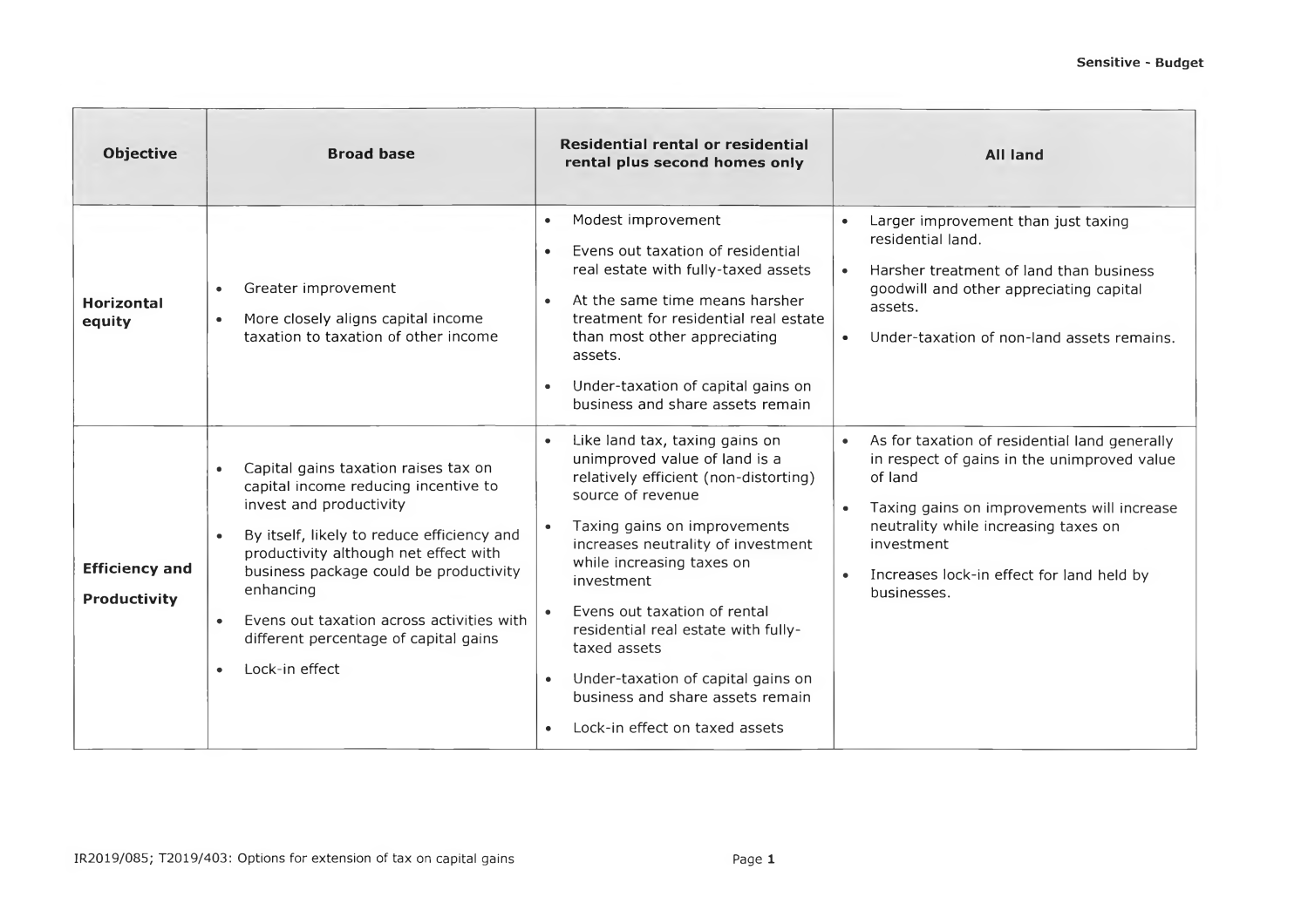| <b>Objective</b> | <b>Broad base</b>                                                                                                                                                                                                                 | Residential rental or residential<br>rental plus second homes only                                                                                                                                                                                                                                                                                                              | <b>All land</b>                                                                                                                                                                                                                                                                                                           |
|------------------|-----------------------------------------------------------------------------------------------------------------------------------------------------------------------------------------------------------------------------------|---------------------------------------------------------------------------------------------------------------------------------------------------------------------------------------------------------------------------------------------------------------------------------------------------------------------------------------------------------------------------------|---------------------------------------------------------------------------------------------------------------------------------------------------------------------------------------------------------------------------------------------------------------------------------------------------------------------------|
| Sustainability   | Broadening tax base and reducing<br>untaxed income improves sustainability<br>of tax base.<br>More robust if divergence between<br>$\bullet$<br>company and personal tax rates                                                    | Broadens revenue base<br>Does not respond to divergence in<br>$\bullet$<br>tax rates                                                                                                                                                                                                                                                                                            | Broadens revenue base more than<br>residential only<br>Does not respond to divergence in tax rates                                                                                                                                                                                                                        |
| <b>Integrity</b> | Reduces scope for companies to be<br>used to shelter income from higher<br>rates of personal tax<br>Stops conversion of income into capital<br>$\bullet$<br>gains<br>Reinforces fairness and sustainability<br>$\bullet$<br>gains | Little effect on integrity outside of<br>labour component of rental<br>residential housing appreciation.<br>Will replace existing bright line<br>rule, thus eliminating the boundary<br>between land held for shorter and<br>longer periods.<br>Need for rules for residential land<br>$\bullet$<br>rich companies, which will be<br>complex and will create boundary<br>issues | Will improve taxation of labour component of<br>$\bullet$<br>all land appreciation (eg farms as well as<br>residential housing)<br>Will replace existing complex rules taxing<br>some sales of land.<br>Need for rules for land-rich companies,<br>which will be complex and will create<br>boundary issues.<br>$\bullet$ |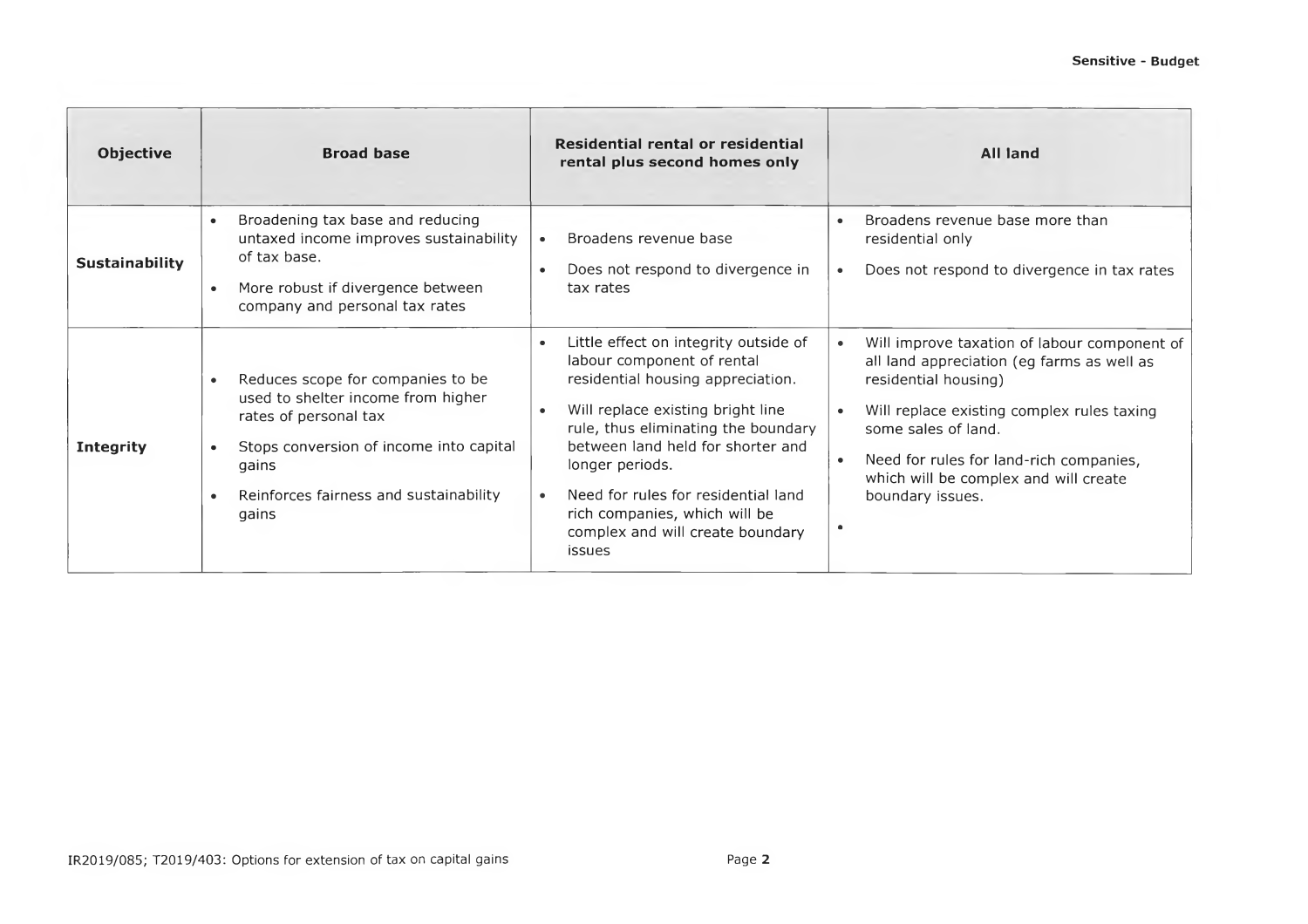| <b>Objective</b>  | <b>Broad base</b>                                                                                                                                                                                                                                                                                                                                                                                                               | Residential rental or residential<br>rental plus second homes only                                                                                                                                                                                                                                                                                                                                                                                                                                                                                                                                          | <b>All land</b>                                                                                                                                                                                                                                                                                                                                                                                                                                                                                                |
|-------------------|---------------------------------------------------------------------------------------------------------------------------------------------------------------------------------------------------------------------------------------------------------------------------------------------------------------------------------------------------------------------------------------------------------------------------------|-------------------------------------------------------------------------------------------------------------------------------------------------------------------------------------------------------------------------------------------------------------------------------------------------------------------------------------------------------------------------------------------------------------------------------------------------------------------------------------------------------------------------------------------------------------------------------------------------------------|----------------------------------------------------------------------------------------------------------------------------------------------------------------------------------------------------------------------------------------------------------------------------------------------------------------------------------------------------------------------------------------------------------------------------------------------------------------------------------------------------------------|
| <b>Complexity</b> | Increases compliance costs for all<br>$\bullet$<br>taxpayers earning capital gains<br>Valuations of existing assets when tax<br>comes into effect complex especially for<br>business assets and private shares<br>Complex adjustment for shares of<br>members of corporate groups<br>Most pressure for roll-overs<br>Definition of a land rich company only<br>$\bullet$<br>applicable where shareholder is a non-<br>resident. | Much smaller increase in<br>compliance costs<br>Less pressure for roll-overs.<br>$\bullet$<br>Increases compliance costs for<br>$\bullet$<br>residential landlords or landlords<br>plus those with second homes.<br>Valuations of existing assets less<br>complex than other business assets<br>and private shares<br>Defining residential land rich<br>$\bullet$<br>companies, and taxing<br>gains/losses, complex<br>Either complex adjustments<br>required for basis of shares in<br>residential land rich companies, or<br>valuations of shares they hold<br>when significant share parcels are<br>sold | Increases compliance costs for any taxpayer<br>with land or shares in a land rich company<br>Valuation issues less complex than for<br>comprehensive but more complex than for<br>residential only<br>Defining land rich companies, and taxing<br>gains/losses complex<br>Either complex adjustments required for<br>$\bullet$<br>basis of shares in all land rich companies, or<br>valuations of land they hold when significant<br>share parcels are sold<br>Increased pressure for roll overs.<br>$\bullet$ |
| <b>Coherence</b>  | More coherent due to more<br>$\bullet$<br>comprehensive definition of income                                                                                                                                                                                                                                                                                                                                                    | Leaves incoherence of not taxing a<br>portion of income                                                                                                                                                                                                                                                                                                                                                                                                                                                                                                                                                     | As for residential property extension.<br>$\bullet$                                                                                                                                                                                                                                                                                                                                                                                                                                                            |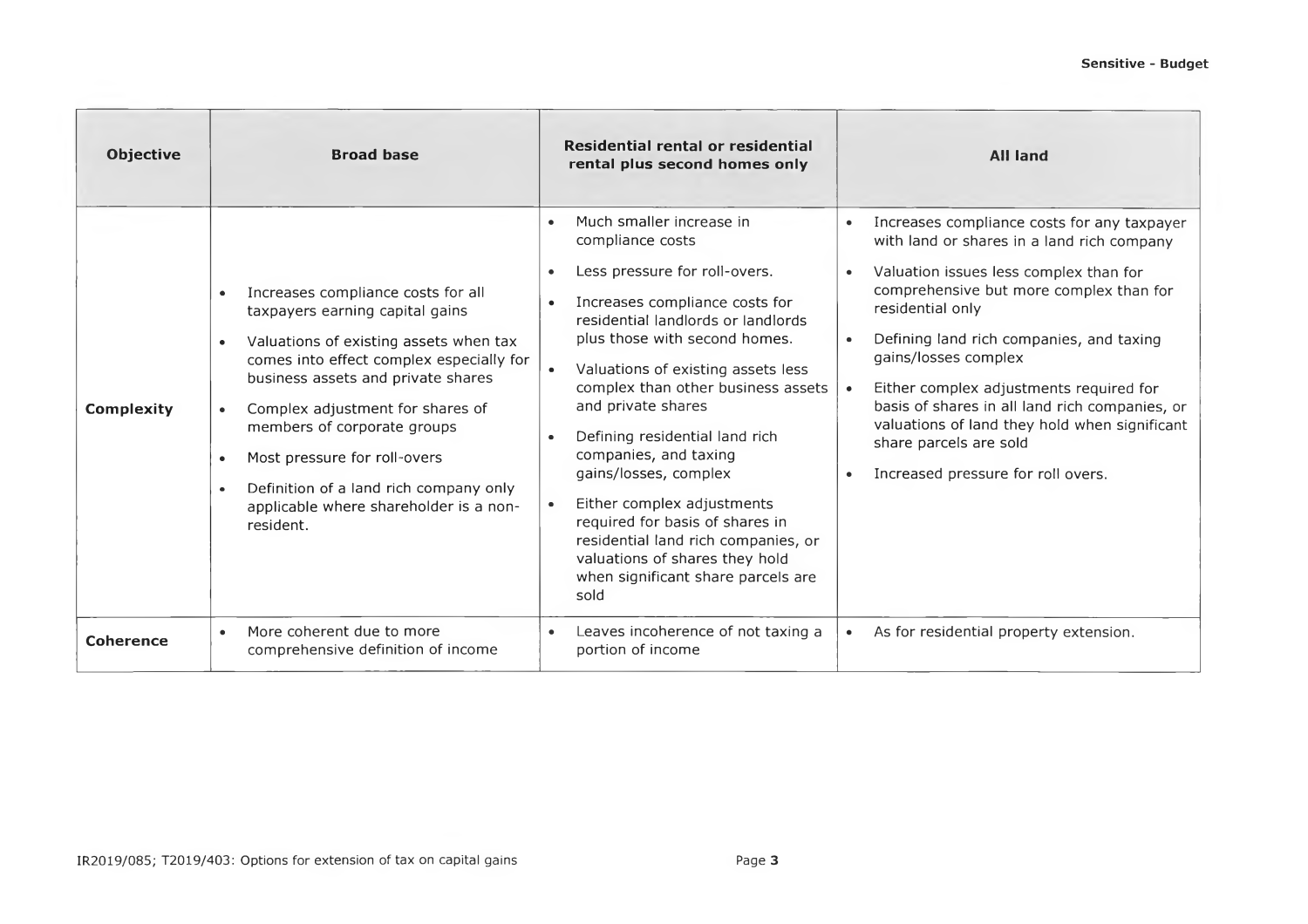| <b>Objective</b>                | <b>Broad base</b>                                                          | Residential rental or residential<br>rental plus second homes only                                                                                                                                                                                                                    | All land                                                                                                                           |
|---------------------------------|----------------------------------------------------------------------------|---------------------------------------------------------------------------------------------------------------------------------------------------------------------------------------------------------------------------------------------------------------------------------------|------------------------------------------------------------------------------------------------------------------------------------|
| <b>Housing</b><br>affordability | Some small increase in rents and some<br>fall in price of houses may occur | If it applies only to rental property<br>likely negative. Taxing gains on<br>residential rental, but not second<br>homes, will tend to reduce housing<br>supply.<br>If also applies to second homes,<br>some small increase in rents and<br>some fall in price of houses may<br>occur | Less effect on housing than just taxing<br>residential property, since less substitution<br>of investment to non-residential land. |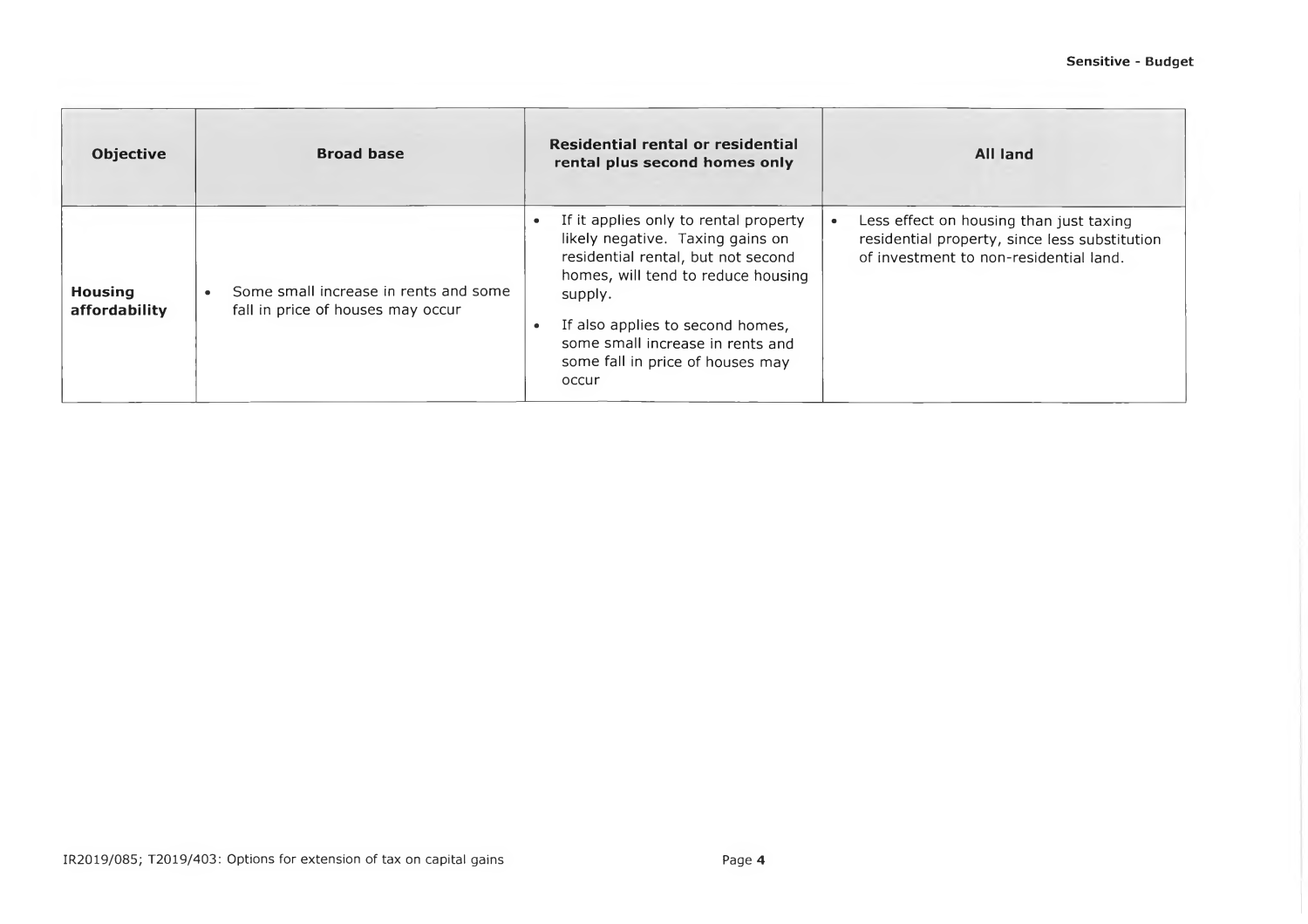#### **Economic considerations**

4. The TWG minority recommended extending the taxation of capital gains to nonowner occupied residential real property (one member recommended excluding second homes) on the basis that there is evidence of consistent appreciation and of income from this asset being undertaxed. As set out in paragraph 35 of our previous Report, other forms of land also seem to appreciate consistently in value. The Corelogic data is repeated here for convenience. The data is for the unimproved value of land.

| Average annual increase in median land value per hectare |  |           |  |  |
|----------------------------------------------------------|--|-----------|--|--|
|                                                          |  | 1993-2017 |  |  |

| Residential | 8.4%    |
|-------------|---------|
| Commercial  | $6.2\%$ |
| Industrial  | 7.1%    |
| Dairying    | 7.1%    |
| Pastoral    | 8.2%    |

- 5. Taxing all gains in land (which includes improvements such as buildings) is an intermediate option between the comprehensive tax suggested by the Tax Working Group majority, and the minority opinion regarding residential rental land.
- 6. Taxing all gains on land would not be expected to cause large reallocations of resources in the economy for the simple reason that land is in fixed supply. Because of its fixed supply, taxing land tends to be regarded as a relatively efficient tax, as behaviour is distorted less (or not at all) in response to the tax. However, realisation-based taxes do affect the timing of realisations (i.e. there is a lock-in effect that prevents sales of land that would otherwise occur) which has an economic cost. Taxing gains on improvements will tend to increase neutrality (as most other returns on investment are already taxed) but have some deterrent effect on investment.
- 7. As with taxing gains on residential property, taxing all gains on land would be doing little to increase integrity or sustainability. It would do less to increase progressivity and horizontal equity than a general tax on capital gains but more than a tax on residential property only. It would have intermediate effects on efficiency and productivity and on compliance costs. It is likely to create greater compliance costs than a tax on residential real property only because new boundaries would be created which will create additional administration, enforcement and compliance costs. At the same time the additional compliance costs are likely to be significantly smaller than for a general tax on capital gains. It would also raise an intermediate amount of revenue creating less scope than a general tax to meeting the Government's set of objectives but more than a tax on residential property only.

#### **General comments on design/complexity issues**

8. A tax on non-owner occupied residential land may appear to be relatively simple from a design perspective, particularly as such land is already taxable if sold within five years. However, compared to the status quo it will give rise to some complexity, particularly in the following areas: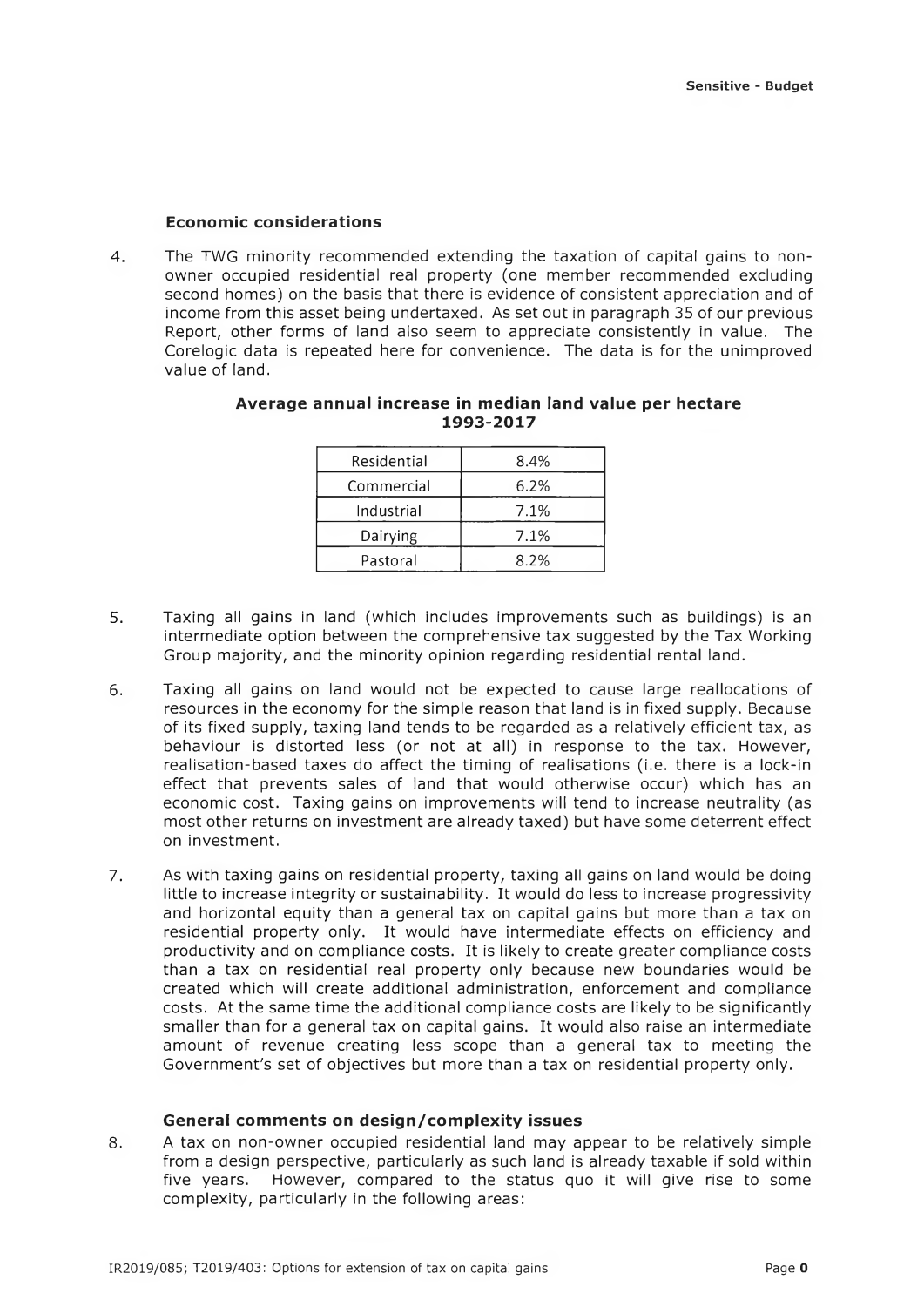- The need for valuations, if the tax is introduced on a valuation day rather than a grandfathered basis (valuation is recommended by both the TWG and officials);
- Increased pressure for roll-overs in relation to land transferred by way of gift and inheritance;
- The need for rules to tax sales of land rich companies, in order to ensure the integrity of the tax. This is possibly the most complex of the three issues, and is considered in more detail below.
- 9. A tax on capital gains from all land (rather than only residential land) will increase the pressure and complexity in all of these areas.
	- The number of valuations required on valuation day, and their complexity, will increase. Extending the tax to all land will also put significantly greater pressure on property valuations on an on-going basis, since it will often be the case that non-residential land is sold together with business goodwill, creating a need to apportion the global purchase price between the taxable land and the non-taxable goodwill
	- There will be increased pressure for roll-overs or concessions, for example in relation to:
		- o "like kind exchanges", where a small business sells one piece of land and replaces it with another;
		- o retirement concessions.
	- The potential application of the land rich company rules will expand.
- 10. This report now considers these three issues in turn, on the assumption of an extension of taxation to capital gains on all land.

## **Valuation of land in business sales**

- 11. Extending the tax to all land only will require tax to be paid on a value established by reference to valuation when land is:
	- held on valuation day, in which case the valuation will establish the cost base of the land. The need for valuation day values has been reported on already. A benefit of taxing only land is that it will eliminate the need to value business goodwill;
	- sold along with other assets, eg plant and equipment or trading stock. In this case a valuation will be necessary to establish the portion of the sale price that should be allocated to the land in order to determine the seller's taxable income and buyer's cost basis. This is already the case in most business sales, where the vendor is taxable on the amount allocated to trading stock and depreciable property (up to original cost) but not on other items, such as goodwill and (currently) most land. The global price should be allocated in accordance with market values. However, by allocating more of a global price to non-taxable assets such as goodwill, the vendor can reduce its tax liability. It is difficult for Inland Revenue to challenge allocations, in part because valuation is not a precise science.
- 12. So long as the vendor and purchaser are required to use the same values, in most cases this will impose a natural brake on the vendor's ability to over-allocate a global price to non-taxable assets. The purchaser will be reluctant to agree to an over-allocation because it will reduce the purchaser's tax deductions. Currently, the requirement for consistency is not as clear as it should be, and this should be addressed in the case of a land-only extension. Some protection can also be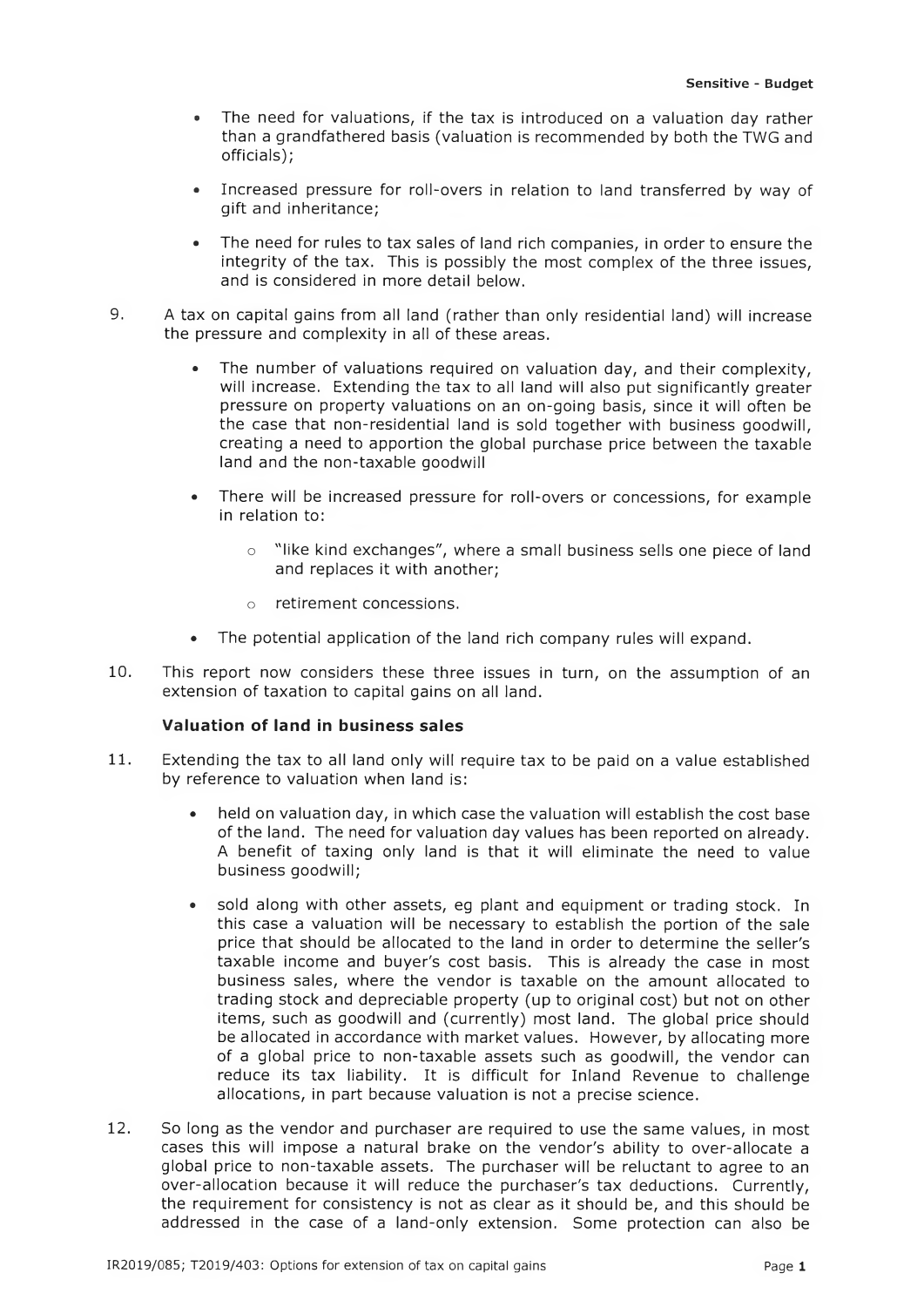provided by requiring the use of registered valuers for larger transactions, and providing safe harbour methods and non-binding guidance.

13. Provided adequate resources are available to provide some level of Inland Revenue scrutiny, officials believe valuation issues should be manageable. However there is still an increase in compliance cost and complexity compared to the residential property only proposal.

## **Increased pressure for roll-overs**

- 14. Taxing all land may lead to increased pressure for roll-overs, as compared to taxing only residential land. An obvious example is where a business sells its existing premises and acquires new ones. The argument is made that taxing this kind of transaction discourages economically efficient transactions. That is true, but allowing roll-over relief (where there is no tax on the gain on sale but the tax basis of the replacement asset is deemed to be the tax basis of the original asset) simply defers the problem, and creates design complexity and increased compliance costs.
- 15. The following table compares the cases for roll-over under a comprehensive or landrestricted extension.

| Comparison of other technical issues raised by comprehensive versus limited extensions<br>of capital gains tax                                                                                                                                                                                                           |                                                                                                                                   |                                                                                                                                                                                                                                                                             |                                                           |  |  |  |
|--------------------------------------------------------------------------------------------------------------------------------------------------------------------------------------------------------------------------------------------------------------------------------------------------------------------------|-----------------------------------------------------------------------------------------------------------------------------------|-----------------------------------------------------------------------------------------------------------------------------------------------------------------------------------------------------------------------------------------------------------------------------|-----------------------------------------------------------|--|--|--|
| <b>Technical</b><br>issue<br>(references<br>to<br>are<br><b>TWG</b><br><b>Final</b><br><b>Report</b><br>Vol.II)                                                                                                                                                                                                          | Comprehensive                                                                                                                     | <b>Residential</b><br>land<br>only                                                                                                                                                                                                                                          | <b>All land</b>                                           |  |  |  |
| <b>TWG</b><br>Roll-overs for corporate<br>recommends<br>roll-<br>re-organisations<br>overs for<br>(chapter 3 para 21)<br>Switching<br>$\bullet$<br>between trading<br>structures<br>Transfers within a<br>wholly owned<br>group<br>Qualifying<br>$\bullet$<br>amalgamations<br>De-mergers<br>Scrip for scrip<br>exchange |                                                                                                                                   | May be able to be<br>Probably require<br>the same suite of<br>omitted or<br>simplified, given<br>roll-overs as the<br>that assets are not<br>policy objective of<br>business assets<br>not wanting to<br>discourage efficient<br>business<br>restructures still<br>applies. |                                                           |  |  |  |
| Small business roll-over<br>(chapter 3 paras 28-30)                                                                                                                                                                                                                                                                      | TWG recommends roll-<br>over for gains on sale of<br>qualifying business assets<br>by small businesses if<br>proceeds reinvested. |                                                                                                                                                                                                                                                                             | Recommendation<br>will<br>need<br>to<br>be<br>considered. |  |  |  |
| Small<br>business<br>retirement<br>exemption/concessions<br>(chapter 3 para 32)                                                                                                                                                                                                                                          | <b>TWG recommends</b><br>concessional rate for first<br>\$500,000 of capital gain<br>by retiring long-term<br>business owner      | Recommendation<br>not applicable                                                                                                                                                                                                                                            | Recommendation<br>will<br>need<br>to<br>be<br>considered. |  |  |  |

## **Land rich com panies**

16. Potentially the most complex design issue is how to deal with land held in companies. For example, suppose a natural person, or a company, holds land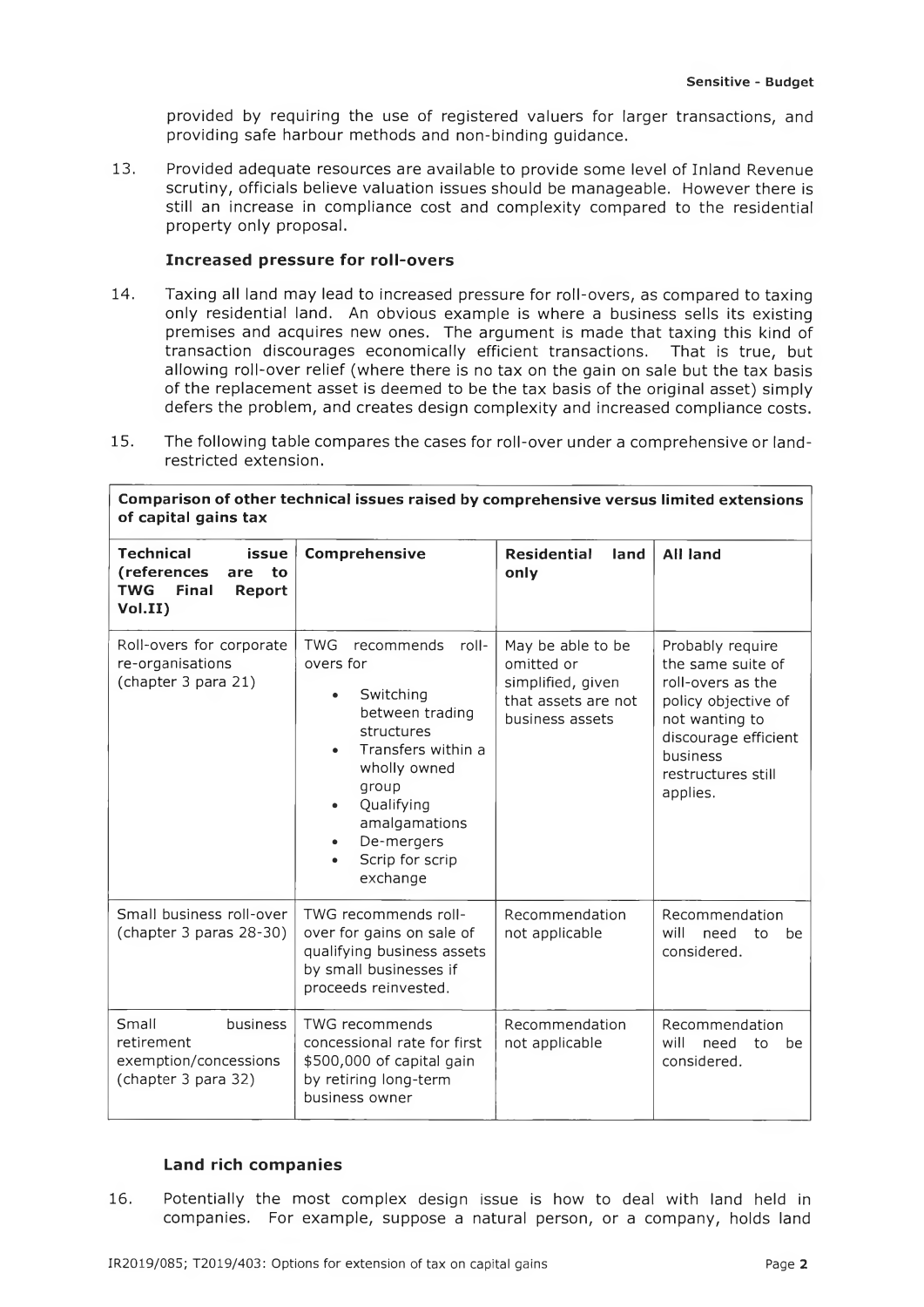acquired for either investment purposes or use in the person's own business, through a special purpose company. Suppose then that the person wants to sell the land, or the entire business, and that the land has increased in value. If there is a tax on sale of the land, but there is no tax on the sale of the shares, selling the shares is an obvious way to avoid the imposition of the tax. This is not an issue in a comprehensive extension of tax on capital gain, where share sales are taxed.

- 17. If the sale of shares in land-owning companies is not taxed, at least in some circumstances:
	- that will encourage those investing in land to do so through companies, which will distort economic activity. For example, passive investors wanting to invest in land will be encouraged to do so through listed or unlisted property companies rather than direct ownership or via a partnership,
	- companies and individuals will be encouraged to hold land in special purpose companies which can be sold without incurring tax.

## **Possible solutions**

18. Possible solutions to this issue are as follows.

- do nothing and accept the potentially very significant loss of tax revenue that would result. This is the approach we already take in relation to most taxable land, trees and minerals, but those are all cases where the nature of the activity means an asset sale is inevitable in the short or medium term;
- tax sales of shares in companies, whether resident in New Zealand or elsewhere, which hold land, either entirely or partially, with or without exceptions. This will address the deferral and investment distortion issues, but creates other complexities.

Each of these solutions is considered further below.

#### *Do nothing*

- 19. As referred to above, gains and losses on some categories of land are already taxed in New Zealand, without there being any provisions to deal with the possibility of deferral using a company to hold the land. This does lead in practice to some element of deferral, for example in the forestry sector. However, the categories of land which are taxed are limited, and in many of them, the possibilities of deferral are, for various different reasons, also limited.
- 20. The only situation where sale of a land rich company is taxed is where the land is subject to the bright line rule. The bright-line rule is discussed in further detail in the Appendix.
- 21. In Malaysia and Cyprus, where land is generally the only asset subject to CGT, there are provisions to tax sales of shares in land rich companies. This is discussed in more detail below.
- 22. If gains on all sales of land become taxable, and there were no rules to tax shares in land rich companies, it seems inevitable that most land, particularly in a commercial context, would be held by special purpose companies, so that ownership of appreciated land could be transferred by sale of shares in a land-owning company without triggering the tax obligation. The tax would thus raise relatively little revenue, but would impose deadweight costs on the economy due to the complexity which ownership of land through separate companies would cause.
- 23. Doing nothing to deal with land owning companies would be a very significant weakness in a proposal to impose tax on gains from sales of land.

Tax sales of shares in land rich companies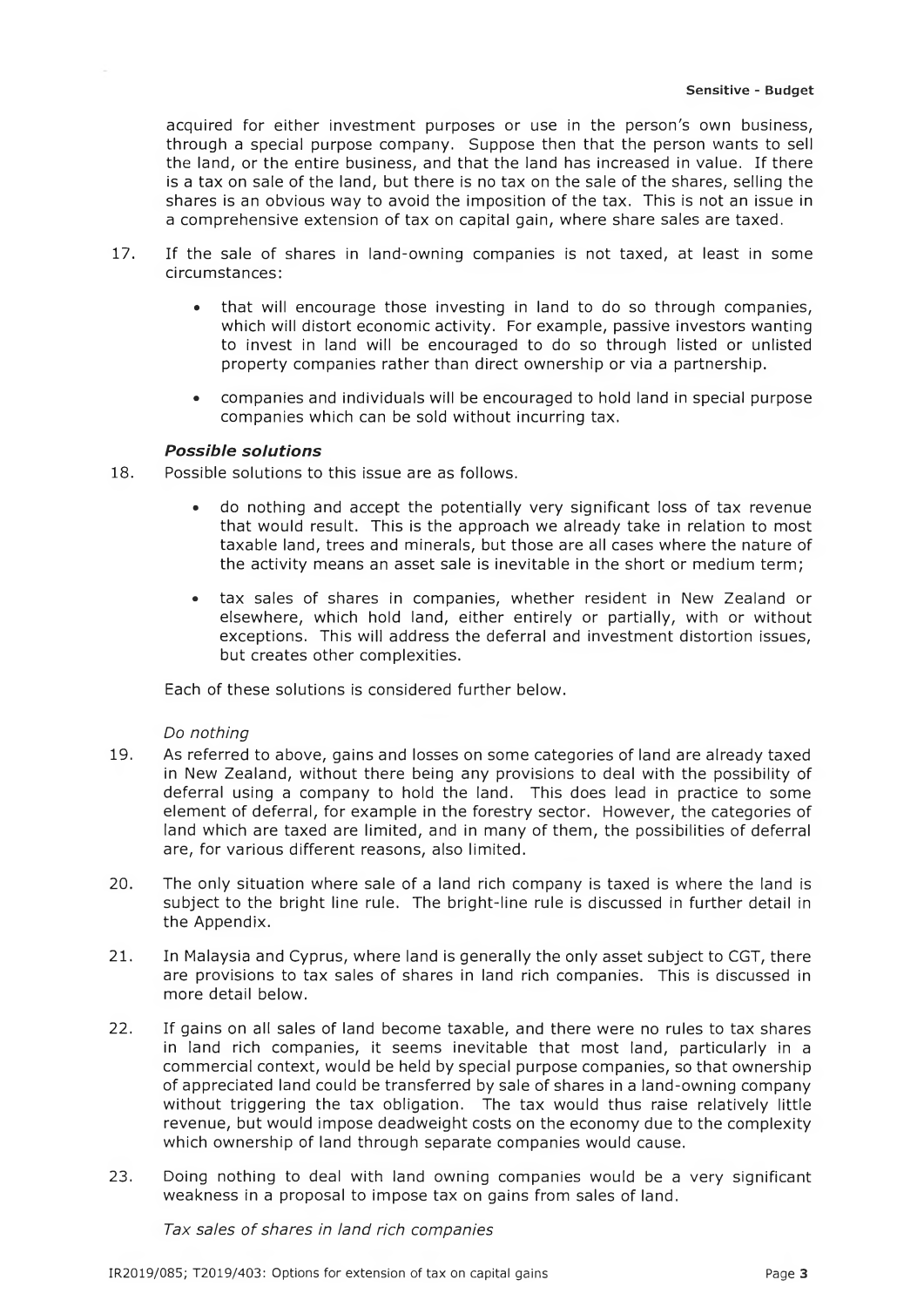- 24. The alternative to doing nothing is to tax sales of shares in land rich companies.
- 25. The purpose of a land rich company rule may be:
	- A broad "economic equivalent" purpose, which would justify taxing any sale of shares in a land rich company:
	- A more avoidance focussed purpose, which would limit the rule to taxing sales of shares which are substitutable for a sale of land. For example, such a rule would prevent people avoiding the tax by putting any land they own in a special purpose company, and selling the shares in the company rather than the land.
- 26. There is already an anti-avoidance rule of this nature in the bright-line tax, but if the tax on the sale of land (both residential and all-land) were to become more common, an explicit taxing rule would be needed.
- 27. There are a number of design issues that would be need to be considered:
	- How much land must the company own to be considered "land-rich" (eg, 50%?),
	- How much of the shares must the shareholder own or sell before being subject to tax? For example, 100%, 50%, 20%, any shares?
	- How much of the gain should be taxed? All of the gain from selling the shares, or just the gain attributable to land?
	- If there are other shareholders who do not sell, what are the consequences for them or the company?
	- Whether to apply to companies that are land-rich but operate a business that is more complex than investing in land. Examples include electricity generation companies and retirement villages.
	- How to apply to companies that invest in land on behalf of portfolio shareholders? Examples in include property trusts and property PIEs.
- 28. Working through these issues would require significant consultation. Further technical discussion of land-rich companies and some precedents are discussed in an appendix to this report.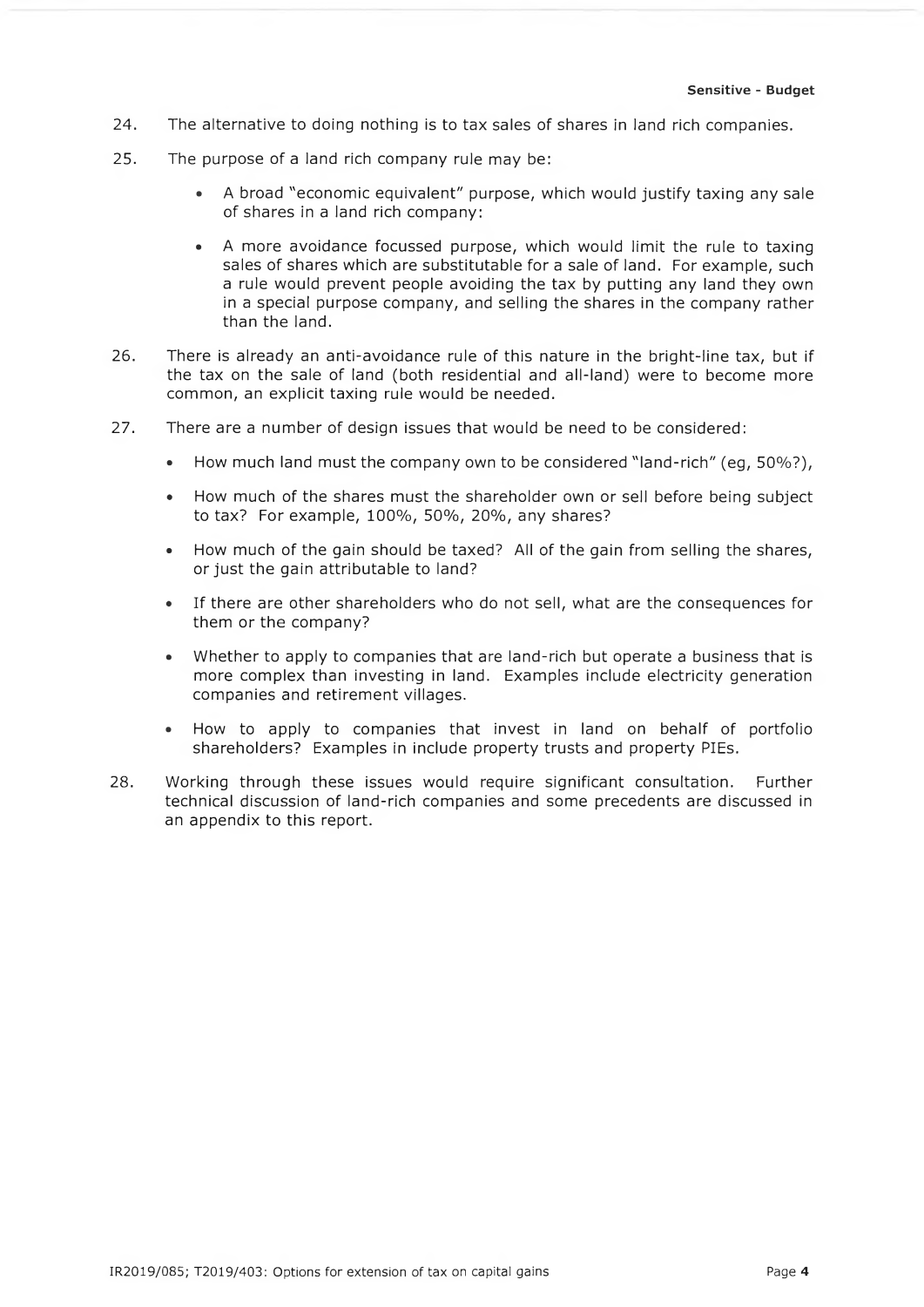## **APPENDIX: LAND RICH COMPANY ISSUES**

### **Precedents**

1. There are four precedents we are aware of for taxing land rich companies.

## *Tax trea ties*

- 2. While the relevant provisions differ, as a general proposition treaties allow (but do not require) a country to tax the sale of shares in a company that at any time in the 12 months before the sale derived more than 50% of its value from real property in the country (see Article 13(4) of the 2017 OECD Model Convention). The OECD Model Commentary mentions various possible amendments to this provision including:
	- changing the 50% threshold;
	- an exclusion for shares in listed companies;
	- an exclusion for property held in connection with an active business, eg a hotel or a mine;
	- limiting the provision to where the vendor holds more than a certain percentage of the company's shares.
- 3. The reason for the 12 month rule is to prevent shareholders escaping source country tax on their shares by injecting new assets into the company shortly before sale, thus diluting the percentage of the company's value made up by real property. The OECD Commentary recognises that where the decline in the percentage during the 12 months leading up to a sale is due to an actual sale of property by the company which has been taxed already, countries may limit the source country's right to tax the sale of the shares.
- 4. It is important to understand that land rich company treaty provisions do no more than create an exception to a general prohibition on source country taxation of capital gains. They do not have to deal with the problem of how to ensure such a tax works properly.

## *Bright line land rich company rule*

- 5. The bright-line land rich company rule (section GB 52 of the Income Tax Act 2007) taxes a sale of shares in a company which owns land a sale of which would be subject to the bright-line, if:
	- the company's directly or indirectly owned assets consist 50% or more of residential land; and
	- 50% or more of the shares in the company are sold within a 12 month period with a purpose or effect of defeating the bright-line rule.
- 6. In this case, the selling shareholder is taxable on (broadly) the change in value of the bright-line property since it was acquired by the company up until the date of sale. This may be quite different from their actual gain or loss from selling the shares.
- 7. Officials do not know whether this rule has ever been applied. As drafted, it may not be sufficiently robust or detailed to deal with land rich companies where there is no time limit on revenue account status. For example, it is unlikely that a tax avoidance purpose requirement would be appropriate in that context,  ${}^{S\!S(2)(g)(i)}$ <br> ${}^{S\!S(2)(g)(i)}$  $\mathsf{sg}(2)(g)(i)$  But

it is a useful indication of a possible approach.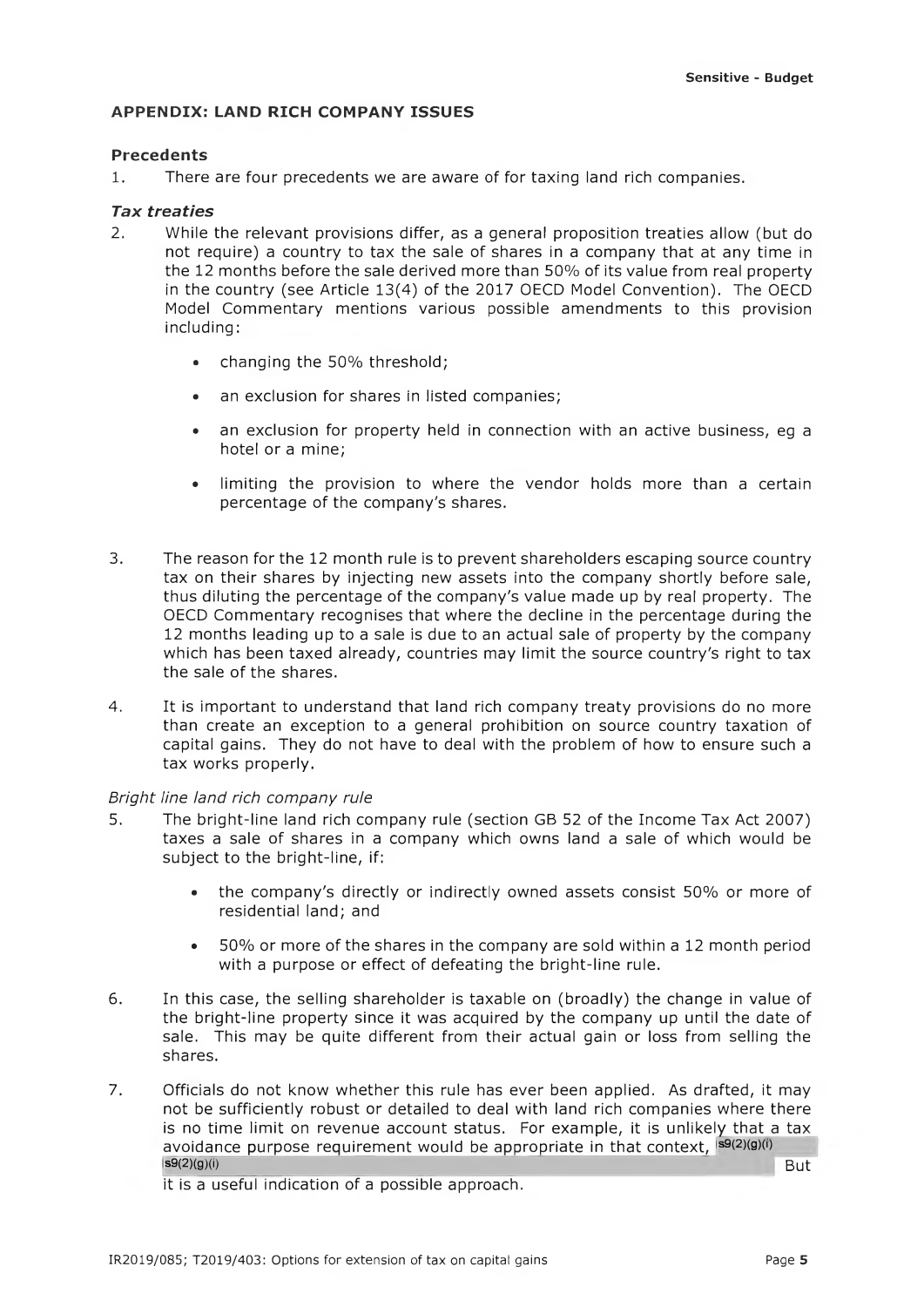#### *The Malaysian rule8*

8. Malaysia does not have a general tax on capital gain, but does tax capital gains from sale of Malaysian real property. The rate starts at 30% but declines to either 5% or 0% after 5 years (0% for Malaysian individuals). To buttress this tax, it also taxes gains on sale of shares in a real property company (RPC). An RPC is a "controlled company" which at the time of sale holds Malaysian real property which it acquired at a time when such property made up at least 75% of the value of the company. A controlled company is one with less than 50 shareholders which is controlled by five or fewer shareholders. The tax rate is on the same sliding scale as it is for the tax on property. However, the time period applies to the period for which the person holds the shares. Unlike the New Zealand rule, the period for which the company has held the land does not seem to be relevant.

#### *The Cyprus rule*

9. Like Malaysia, Cyprus taxes gains on sale of real property (at 20%). To support this tax, it also taxes gain from sales of shares in unlisted companies which own Cyprus property directly, and from sales of shares deriving more than 50% of their value directly or indirectly from property in Cyprus. It appears that only the portion of the gain that relates to the change in value of the property is taxable (ie the same approach taken in the bright line land rich company rule). We have not been able to find any more detail on this rule.

#### *Comment on precedents*

10. These precedents illustrate some of the issues that would need to be considered in defining what a land rich company is, and in calculating the taxable gain on sale of shares in such a company. A more systematic examination of the issues follows.

## Technical issues raised by the need to deal with land rich companies in an **extension of taxation to all gains on sale of land**

- 11. If the decision were made to tax gains from sale of land rich companies as part of an extension of tax to all land, the technical rules that will need to be considered fall broadly into the following categories.
	- Defining when a person's shares in a company are subject to tax on the basis that the company is land rich.
	- Determining how much gain to tax. This is not at all straightforward.
		- o If the entire gain is taxed on sale of the shares is taxed, it raises the complex basis adjustment rules referred to in chapters 7 and 10 of the TWG Report, which are different depending on whether the shareholder is an individual or a company, and whether the land rich company is a member of a wholly owned group, an imputation group, a tax consolidated group, or not a member of a group at all.
		- o If only the gain (or loss) attributable to the property is taxed, these adjustments may not be needed, but the portion of the gain or loss on sale of the shares that is attributable to property will need to be determined.
	- If the entire gain or loss on sale of shares is taxed, dealing with the transitional issues that arise when a person's shareholding becomes or ceases to be subject to the rules (in cases where that happens either after the person acquired the shares, or while they still hold the shares)

<sup>8</sup> Malaysian information comes from [https://realestate.bakermckenzie.com/tax/.](https://realestate.bakermckenzie.com/tax/)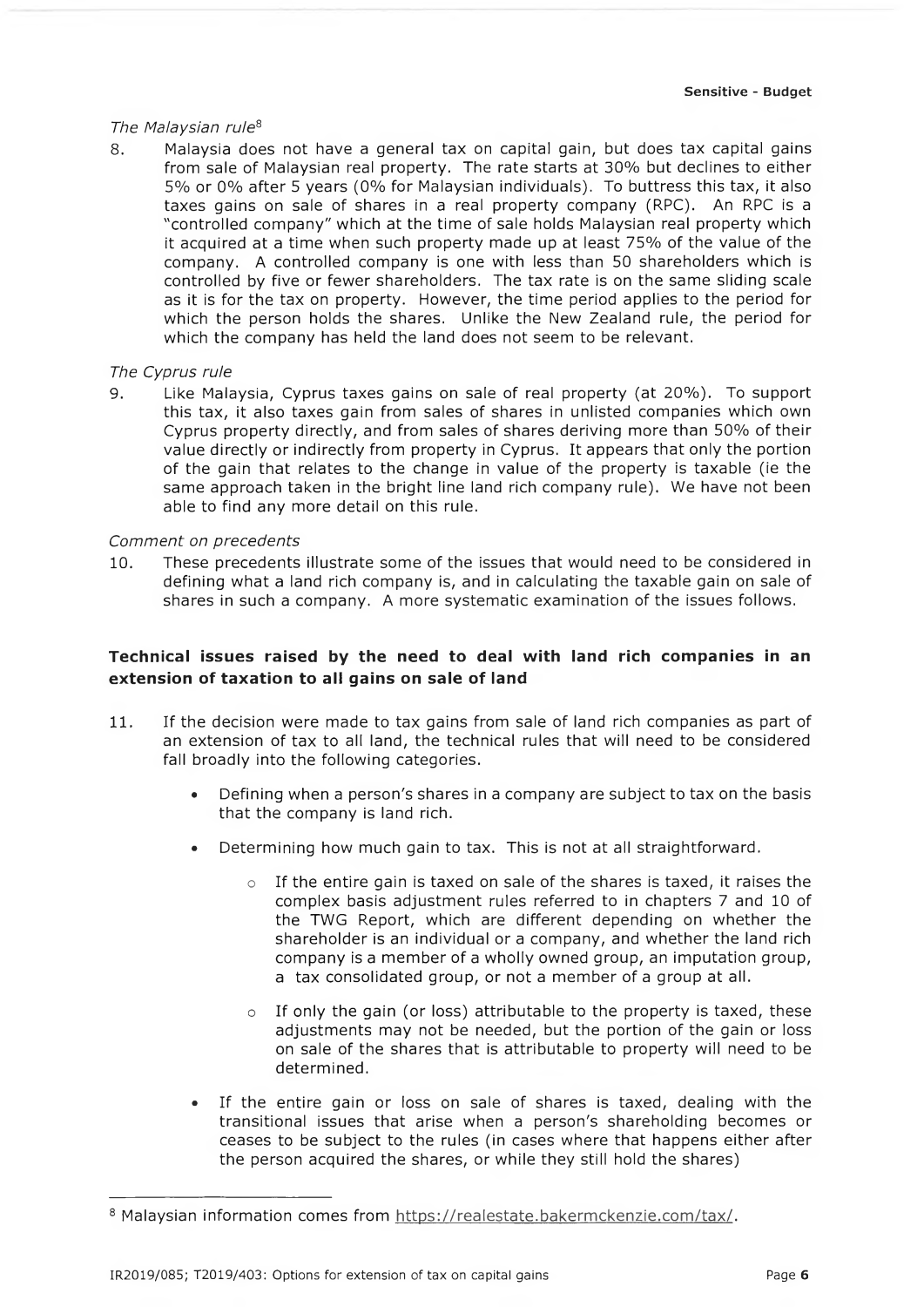- Considering whether or not the various corporate roll-over reliefs (eg for share for share take-overs and demergers) should apply to transactions involving shares in land rich companies;
- Considering how the rules should apply to KiwiSaver and other managed investment entities holding shares in land rich companies (unless the definition of a land rich company means it is unlikely one would be held by such an entity)

There is a degree of interdependence between some of these issues.

12. Consideration will also need to be given to how any new rule will affect shares in companies whose land is already taxable outside of the brightline. There will also be miscellaneous consequential issues<sup>9</sup>.

## **When should shares be subject to tax on the basis that the company is land rich** *General discussion*

- 13. There are two possible bases for a land rich company rule. Which basis is chosen will determine many of the features of the rule.
	- The rule may be trying to ensure that a person who is economically invested in land is taxed on a realisation of their investment.
	- The regime may be trying to ensure that a person cannot easily replace a sale of land with a sale of shares, for the purpose of avoiding tax on a gain on sale of the land.
- 14. The distinction can be illustrated by considering some simple scenarios.
	- Listed property companies. These are common investment vehicles. Their assets will usually be nothing but land (which they lease to other businesses) and associated assets. Economically, ownership of shares in such a company is very much equivalent to owning land directly and employing a manager, except for the fact that pooling of investments allows access to much more expensive buildings. If a land rich company rule is intended to capture gains on sales of interests in land, then such a company would be land rich. However, a person who sells their shares in such a company does not have a choice of instead selling land, and is not doing so as a way of avoiding tax on such a sale. If the focus of a land rich rule is on the issue of substituting sales of land with sales of land owning companies, the listed property company is not land rich.
	- A subsidiary of a listed property company. If the listed property company itself sells land, the sale will obviously be taxable. If the listed property company holds land through a special purpose subsidiary, should a sale of that subsidiary also be taxable? Arguably the subsidiary provides useful non-tax benefits, such as limited liability and possibly a useful focus for management and financial reporting. However, those benefits are only relevant while the listed property company (indirectly) owns the land. They do not require that a sale of the land occur by way of sale of the subsidiary. Accordingly, such a subsidiary company should be land rich.
	- A portfolio of rental properties, owned ultimately by a single family or family trust, held in a holding company structure with each property owned by a separate subsidiary. For similar reasons to those considered immediately above, both the subsidiaries and holding company should be land rich.

<sup>&</sup>lt;sup>9</sup> Such as the need to adjust available subscribed capital in the affected companies by the amount of the gain or loss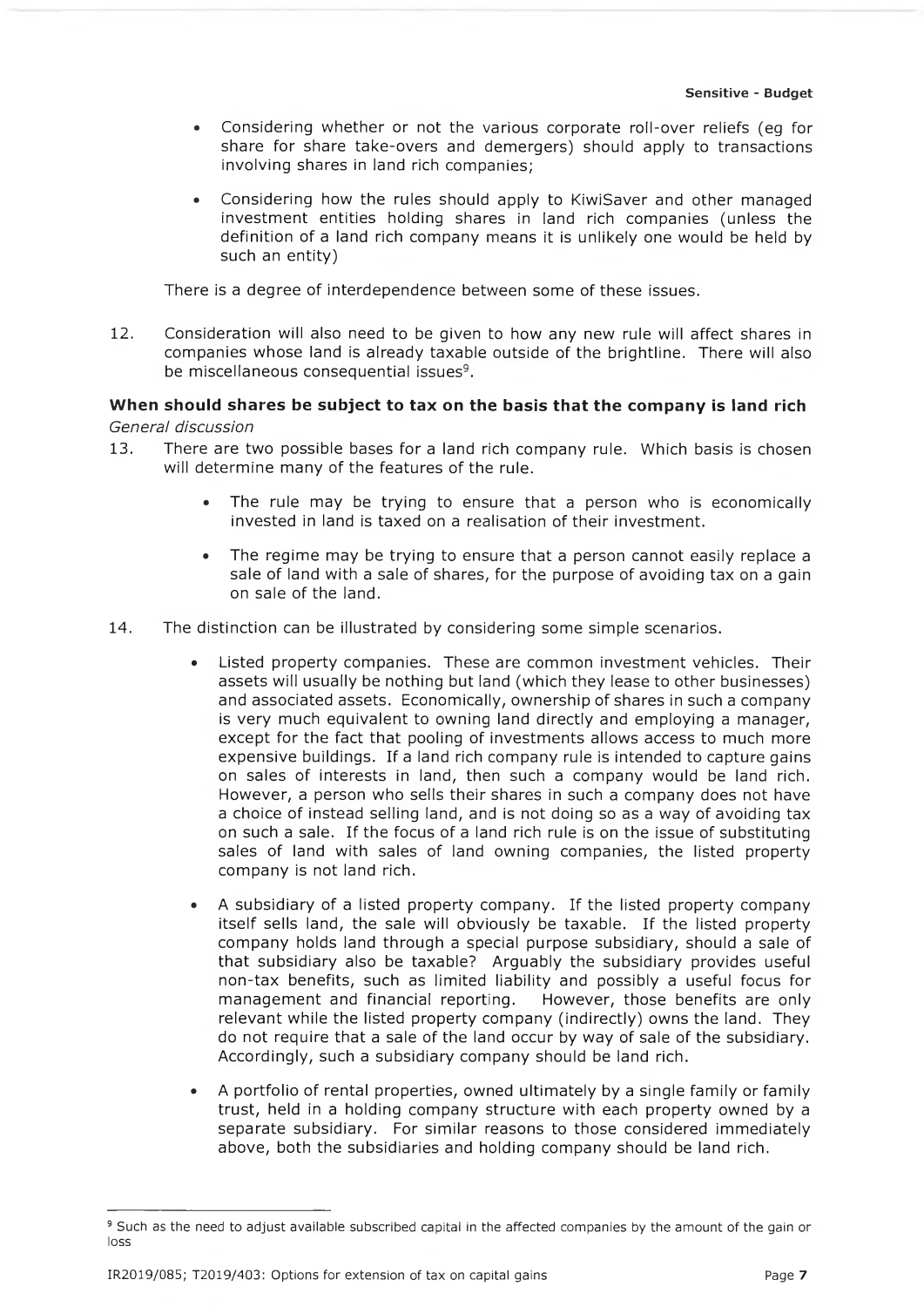- An operating company, owned by an individual or family trust, which owns its own premises. Under current law, sales of businesses are in fact done by way of sale of shares or assets, for reasons that usually include but are not limited to the different tax treatment of the transaction. Imposition of tax on sales of land will undoubtedly encourage such a sale to be done by way of shares if the land has appreciated (and by way of assets if it has not), but it will not change the nature of the choice. This might suggest that in most cases, such a company should not be defined as land rich. However, if land is fundamental to the business (which may be determined by reference to the proportion of the value of the assets made up by land), the importance of the different tax treatment may be sufficiently significant that the company should be defined as land rich. An obvious example is a company which owns a farm. Depending on where the threshold is set, it might also include a company owning a relatively unsuccessful business operating from inner city land. Possible value thresholds are 50% (as in the model tax treaty) or 75%. It may be useful to consult on what sort of companies would be captured by these thresholds. These would need to be supported by antistuffing rules.
- 15. Moving on from these simple scenarios, the third and fourth scenarios can be modified by supposing that there are two, or three, or twenty five, unrelated investors. The connection between them may be relatively close (eg there may be a detailed shareholders or incorporated joint venture agreement) or more distant. The greater the number of shareholders, the less substitutability there is between selling shares and selling land.
- 16. The second issue that needs to be considered in this section is whether the rule should only apply to a shareholding of more than a certain size, eg 10%. An argument in favour of such a minimum is that a sale of a portfolio interest in a land owning company is quite different from a sale of an interest in the land itself. However, if the shareholder is selling their shares along with a large number of other shareholders (eg in the context of a take-over offer pursuant to drag-along tag-along rights) it might seem arbitrary to tax some shareholders and not others.

#### *Straw man*

- 17. As a straw man for discussion, a possible definition could be based on the CFC definition, which defines when income earned by a foreign company may be attributed to New Zealand shareholders. On this basis, a company would be a land rich company if it is owned as to 50% or more by five or fewer investors (counting associated persons as a single investor) and either 50% or 75% or more of its value is made up of real property. Valuation could be based on the most recent set of consolidated accounts of the company, possibly adjusted for any major or nonordinary course transactions.
- 18. It may be appropriate to amend this test so that it is met only if 50% or more of the company is owned by a smaller number of investors, eg two or three. As a practical matter, the problematic use of land rich companies will most commonly arise where land is owned by one or two investors (again, treating associates as a single investor).
- 19. At least in some contexts, it may be tempting for shareholders to assume their company is not land rich, rather than making enquiry at the time of sale. It might be appropriate for companies who are not clearly excluded from being land rich (as listed companies might be, for example) to be under an explicit obligation to provide such information to shareholders, since the company is in the best position to know the facts.

#### **How much should be taxed?**

20. As referred to above, there are two approaches to this issue.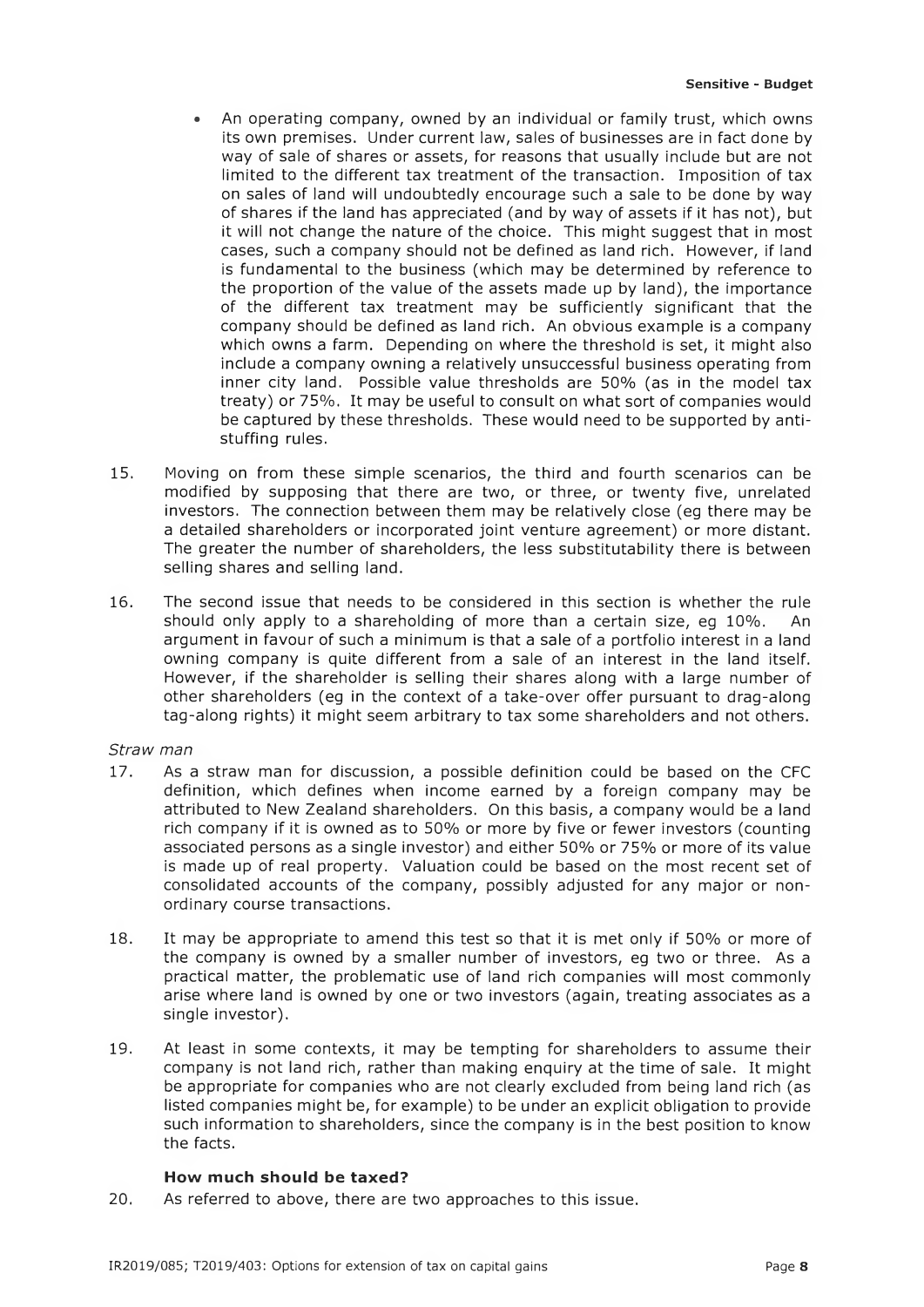- Put land rich holding company shares on revenue account (the "taxable shares approach"). This appears to be the approach taken by Malaysia.
- Attribute to the selling shareholder their share of the change in value of the land held directly or indirectly by the company (the "land attribution approach"). This is the approach taken in the bright line land rich company rule, and apparently by Cyprus.

#### *Revenue account approach*

- 21. The taxable shares approach is considerably technically more complex than the land attribution approach. It requires
	- complex share basis adjustment rules
	- property basis adjustment rules to prevent double deduction of losses
	- rules to deal with situations where a company becomes or ceases to be land rich.

#### *E x a m p le*

*Suppose a family trust holds a portfolio of investment properties through a single holding company, which in turn owns each property through a subsidiary. Suppose the trust wants to sell a property, which has increased in value from \$lm to \$2m during the trust's period of ownership. If the subsidiary sells the property, it will have a taxable gain of \$lm. If the parent sells the subsidiary for a gain, assuming the subsidiary is land rich, that gain will also be taxable. However, the gain on sale of the shares in the subsidiary can be quite different from its gain from sale of the property. Suppose for example that immediately prior to sale of the shares, the subsidiary borrows \$lm from its parent, and uses the funds to pay the parent a dividend, which would be tax exempt. This will reduce the value of the shares by \$lm. Prima facie, a sale of the shares in the subsidiary will therefore give rise to \$lm less profit than if the dividend had not been paid.*

- *22.* Rules that prevent this kind of tax planning are referred to in the TWG Interim and Final Reports. They are amongst the most complex of the rules required by a comprehensive tax on capital gains. The third set of rules, dealing with transitional situations, have not been considered to date. Officials' preliminary view is that they will also be very complex.
- 23. If these rules are not enacted on a fully considered basis, tax planning structures can be used which not only eliminate tax on economic gains, but create tax losses in the absence of real ones. This is illustrated by New Zealand's experience with putting petroleum mining companies on revenue account - a rule that was abandoned in 2002 when tax planning using holding companies led to multiple deductions being claimed for a single economic loss.

#### *Land attribution approach*

- 24. The land attribution approach avoids most of these difficulties in adjusting the basis of shares and dealing with transitional situations. However, it means that any time a person sells shares in a land rich company, they (or more likely the company) will need to determine the accrued gain or loss on all land held directly or indirectly by the company. This will require not only valuations, but a level of co-ordination between the company and the shareholder.
- 25. In the example set out above, the sale of shares in the subsidiary would be a taxable event for the parent, but the amount of income would always be  $$1m$ , being the movement in the value of the property. The subsidiary's cost base in the property would increase to \$2m.